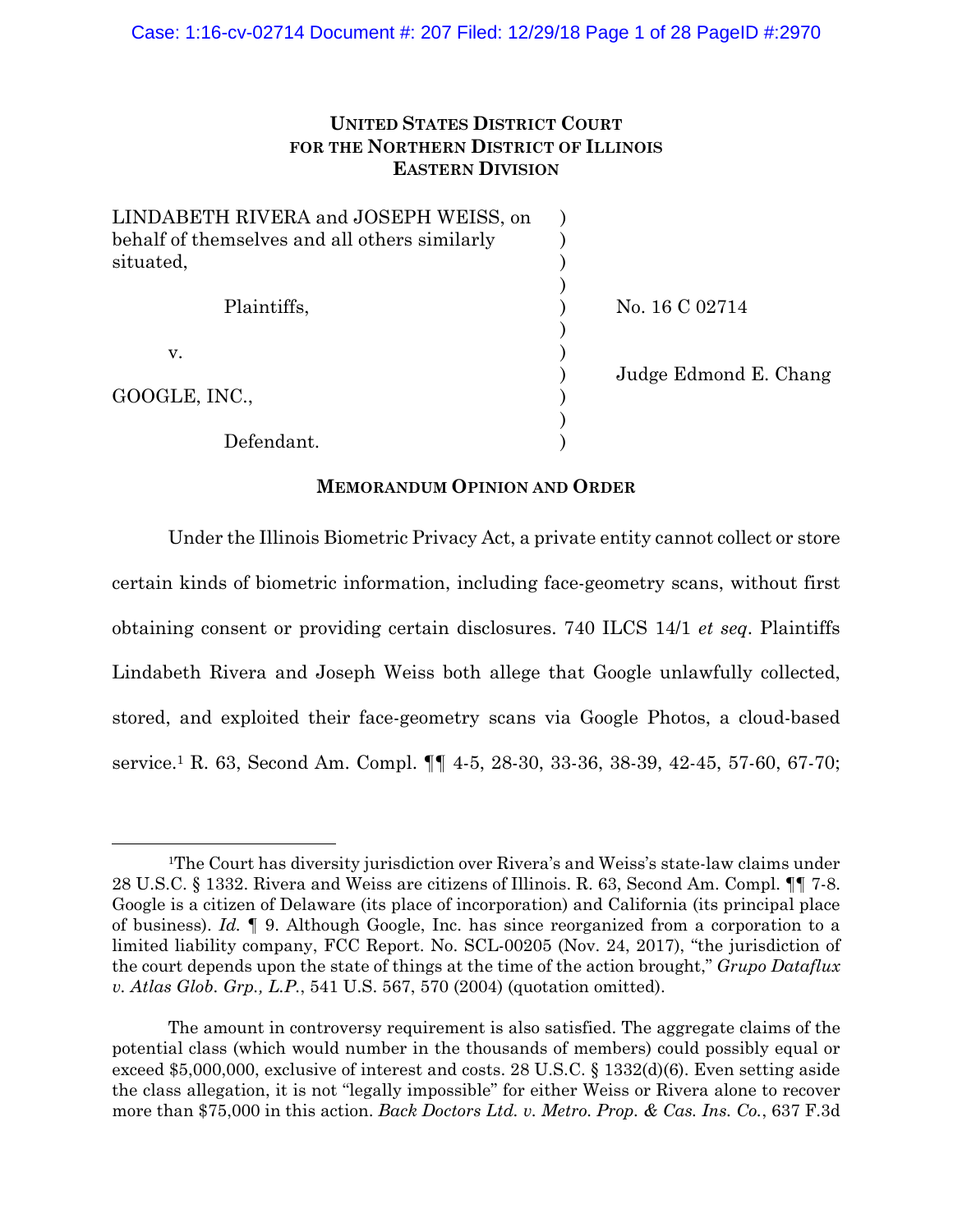*see also* R. 167, Pl.'s Resp. Br. at 1-3.2 Google now moves for summary judgment on all of Plaintiffs' claims against it, arguing that Plaintiffs cannot establish Article III standing; Plaintiffs are not "aggrieved" within the meaning of the Act; and Plaintiffs are not entitled to monetary or injunctive relief under the Act because they have suffered no harm.3 R. 151, Def.'s Mot. Summ. J.

For the reasons discussed below, Plaintiffs have not suffered an injury sufficient to establish Article III standing and their claims are dismissed. Because the Court lacks subject matter jurisdiction over Plaintiffs' claims, the Court need not consider Google's other arguments.

## **I. Background**

In deciding Google's motion for summary judgment, the Court views the evidence in the light most favorable to Plaintiffs, the non-moving parties. *Matsushita Elec. Indus. Co. v. Zenith Radio Corp.*, 475 U.S. 574, 587 (1986). Google Photos is a free, cloud-based service for organizing and sharing photographs. R. 153, Def. SOF ¶ 7; R. 167-1, Pls. Resp. Def. SOF ¶ 10. When a user uploads a photo to Google Photos, Google Photos detects images of faces, then creates a face template, represented by

 $\overline{a}$ 

<sup>827, 830 (7</sup>th Cir. 2011) (amount-in-controversy requirement satisfied unless it is "legally impossible" for a plaintiff to recover that amount).

<sup>2</sup>Citations to the record are noted as "R." followed by the docket number and the page or paragraph number.

<sup>3</sup>The parties agreed to defer argument on and resolution of other issues, such as liability under the Act (whether face templates qualify as "biometric identifiers" or "biometric information" under the Act, and whether Google provided sufficient disclosures or obtained sufficient consent), Google's defense under the Dormant Commerce Clause, whether the Act applies extraterritorially, and choice of law. R. 137, Joint Status Report 03/28/18; *see also* R. 152, Def.'s Br. at 4 n.2. Where relevant, the Court will note when it is assuming certain facts in favor of Plaintiffs for the purposes of this Opinion, even though Google has not conceded the issue outside of the motion under consideration.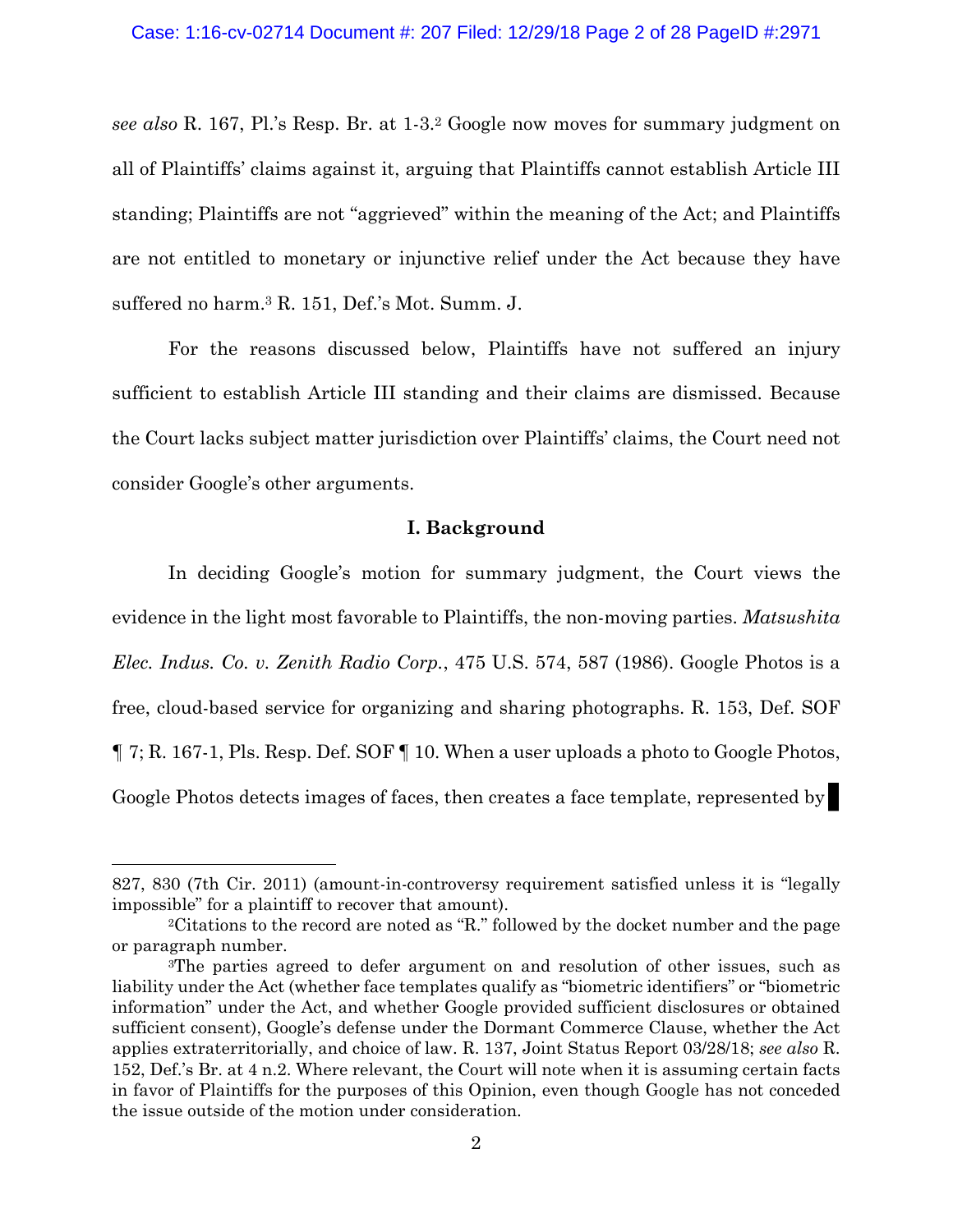. Def. SOF ¶¶ 13-

15. Google uses these face templates to compare the visual similarity of faces within Google Photos users' private accounts, *id.* ¶ 15, and then groups photographs with visually similar faces and displays the groups (called "face groups") to the users' private account, *id.* ¶ 9. Google Photos' face-recognition feature automatically defaults to "on" and is applied to every photo uploaded to the service unless the user opts out. Pls. Resp. Def. SOF ¶¶ 8, 10. The technology also can be applied to photos on the user's phone if "Private Face Clustering" is enabled. *Id.* ¶ 10. Google Photos users can assign a label (for example a name or title) to any face groups in their private accounts. Def. SOF ¶ 18. These face labels are private to individual users' accounts and are visible only to that user and to Google.4 *Id.* ¶ 20. Google does not use the face templates it creates for anything other than organizing photographs in users' Google Photos accounts.5 *Id.* ¶ 59.

 <sup>4</sup>Plaintiffs dispute this, contending that "[l]abels, face templates, and all associated data in Google Photos are accessible to Google, its personnel, and to any party that Google permits to access such data." Pls. Resp. Def. SOF ¶ 20 (citing R. 153-3, Porter Decl. ¶¶ 4-10). But Porter's declaration states that the Plaintiffs' face templates are private to their accounts, and that the labeled face group of Rivera has not been "disclosed to anyone outside of Google." Porter Decl. ¶¶ 6-7. And Plaintiffs do not dispute that "[t]here is no evidence that the … face labels from the photographs of [Plaintiffs] … have been shared outside of Google." Pls. Resp. Def. SOF ¶ 52. There is no genuine dispute of material fact that face labels are visible only to the user and Google.

<sup>5</sup>Plaintiffs also dispute this, and argue that "the facial recognition … can be monetized by Google." Pls. Resp. Def. SOF ¶ 59; R. 167-1, Pls. Statement Add. Facts ¶ 6. As discussed in more depth below, the only evidence offered by Plaintiffs shows that Google *might* use this technology to mine data or target advertisements in the *future*. Pls. Resp. Def. SOF ¶ 59; Pls. Statement Add. Facts ¶ 6. Although that sort of use without obtaining the proper consent might very well constitute a concrete injury, Plaintiffs provide no evidence that Google has engaged in those practices with respect to Plaintiffs' face templates or photographs.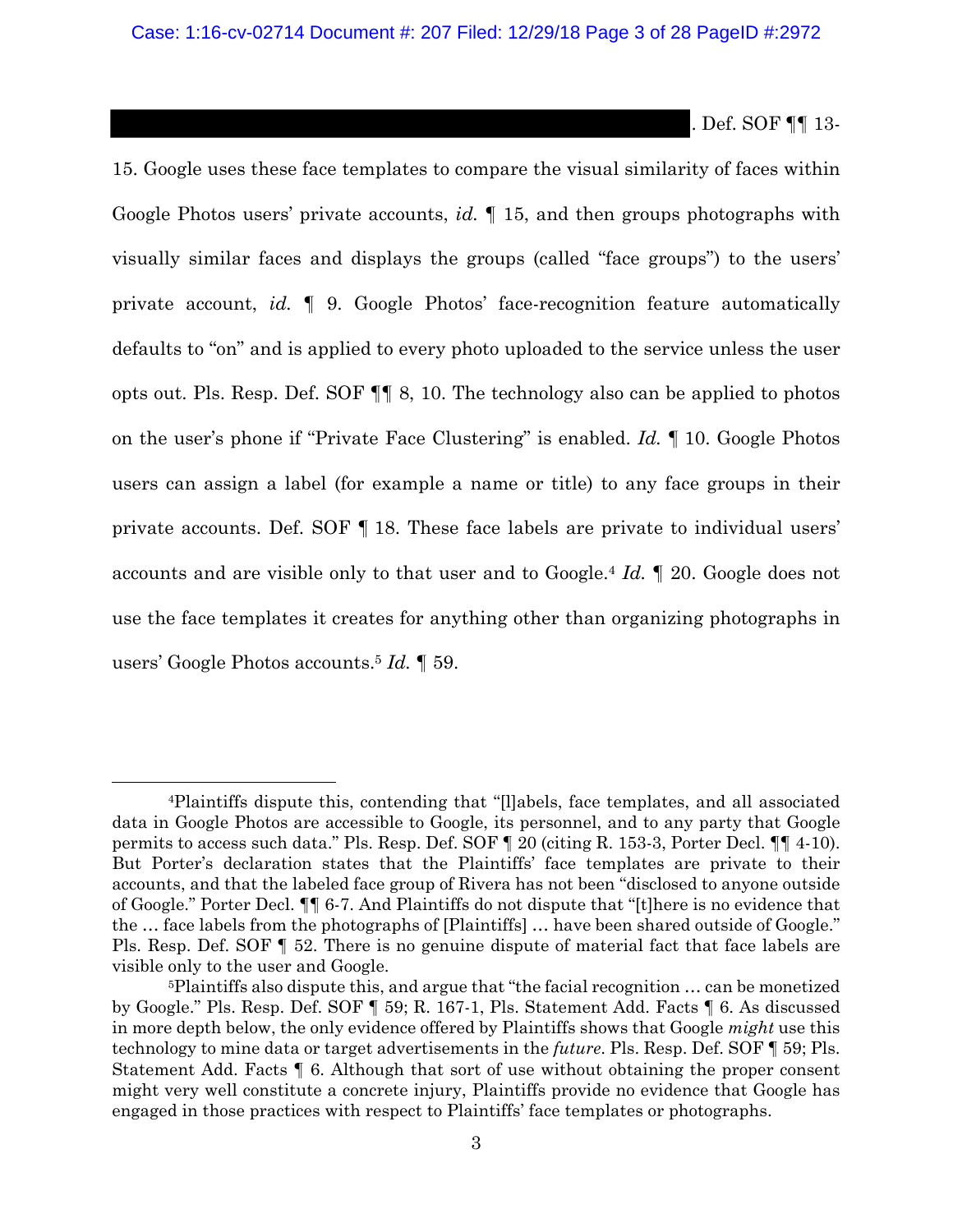Weiss is a Google Photos user, Def. SOF ¶ 24, and the face-grouping feature in his account was defaulted to "on" until he turned it off sometime in mid-December 2017, Pls. Resp. Def. SOF ¶ 25. There are 53 photographs of Weiss that form the basis of his claim. Def. SOF ¶ 26. At least 16 of them were taken after he filed his complaint on March 4, 2016, but before he turned off the face-grouping feature. *Id.* ¶ 27. Weiss's Google Photos account, which is associated with his face template, is also associated with his Gmail account. Pls. Resp. Def. SOF ¶ 53. On the other hand, Rivera is not a Google Photos user, Def. SOF ¶ 31, but her friend Blanca Gutierrez is,6 *id.* ¶¶ 32-33. The face-grouping feature was defaulted to "on" in Gutierrez's Google Photos account. Pls.' Resp. Def. SOF ¶ 34. There are at least 27 photos of Rivera taken by Gutierrez and uploaded to Gutierrez's Google Photos account that form the basis for Rivera's claim. *Id.* ¶¶ 35-36. At least 10 of the photographs of Rivera uploaded to Gutierrez's Google Photos account were taken after Rivera filed her complaint. Def. SOF ¶ 38. Gutierrez labeled a face group in her account as "LindaBeth Rivera." *Id.* ¶ 44. Apart from Weiss's Gmail account and Gutierrez's labelled face group, Plaintiffs' face templates are not associated with other identifying information, such as their social security numbers or credit card information. Pls. Resp. Def. SOF  $\P\P$  53-54. Google did not have permission from Plaintiffs to capture, store, or use face scans of Plaintiffs.7 Pls. Statement Add. Facts ¶ 2.

<sup>&</sup>lt;sup>6</sup>Ms. Gutierrez is not a party to this action. Def. SOF  $\P$  32.

<sup>7</sup>Google disputes whether it obtained consent or provided notice in compliance with the Act, 740 ILCS 14/15. R. 179-1, Def. Resp. Pls. Statement Add. Facts ¶ 2. As noted earlier, resolution of that issue was deferred to after the resolution of this motion. *Id.*; Joint Status Report 03/28/18. For the purposes of this motion, the Court assumes that Google did not obtain sufficient consent.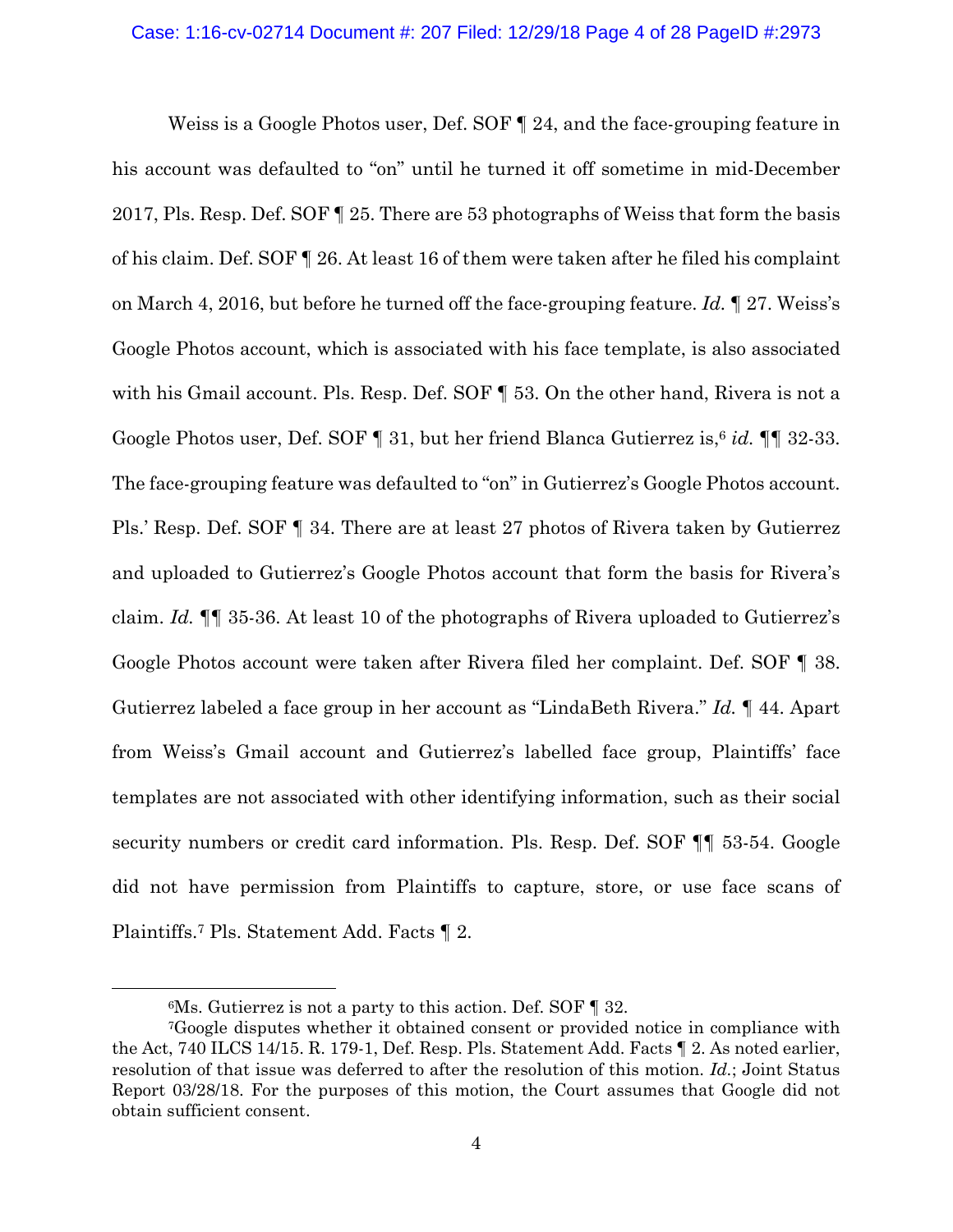#### Case: 1:16-cv-02714 Document #: 207 Filed: 12/29/18 Page 5 of 28 PageID #:2974

Weiss and Rivera both claim injury to their privacy interests, but testified that they did not suffer any financial, physical, or emotional injury apart from feeling offended by the unauthorized collection. R. 179-1, Def. Resp. Pls. Statement Add. Facts. ¶¶ 3-4. Weiss testified that he would not have given consent to collect his face template if Google had asked him to do so, although he was not sure if he would have stopped using Google Photos altogether. Pls. Resp. Def. SOF ¶ 29. The face templates and face groups associated with Weiss's and Gutierrez's Google Photos accounts are private, and there is no evidence of any unauthorized access into the accounts. Def. SOF ¶¶ 49-50.

## **II. Standard**

 Summary judgment must be granted "if the movant shows that there is no genuine dispute as to any material fact and the movant is entitled to judgment as a matter of law." Fed. R. Civ. P. 56(a). A genuine issue of material fact exists if "the evidence is such that a reasonable jury could return a verdict for the nonmoving party." *Anderson v. Liberty Lobby, Inc.*, 477 U.S. 242, 248 (1986). In evaluating summary judgment motions, courts must view the facts and draw reasonable inferences in the light most favorable to the non-moving party. *Scott v. Harris*, 550 U.S. 372, 378 (2007). The Court may not weigh conflicting evidence or make credibility determinations, *Omnicare, Inc. v. UnitedHealth Grp., Inc.*, 629 F.3d 697, 704 (7th Cir. 2011), and must consider only evidence that can "be presented in a form that would be admissible in evidence." Fed. R. Civ. P.  $56(c)(2)$ . The party seeking summary judgment has the initial burden of showing that there is no genuine dispute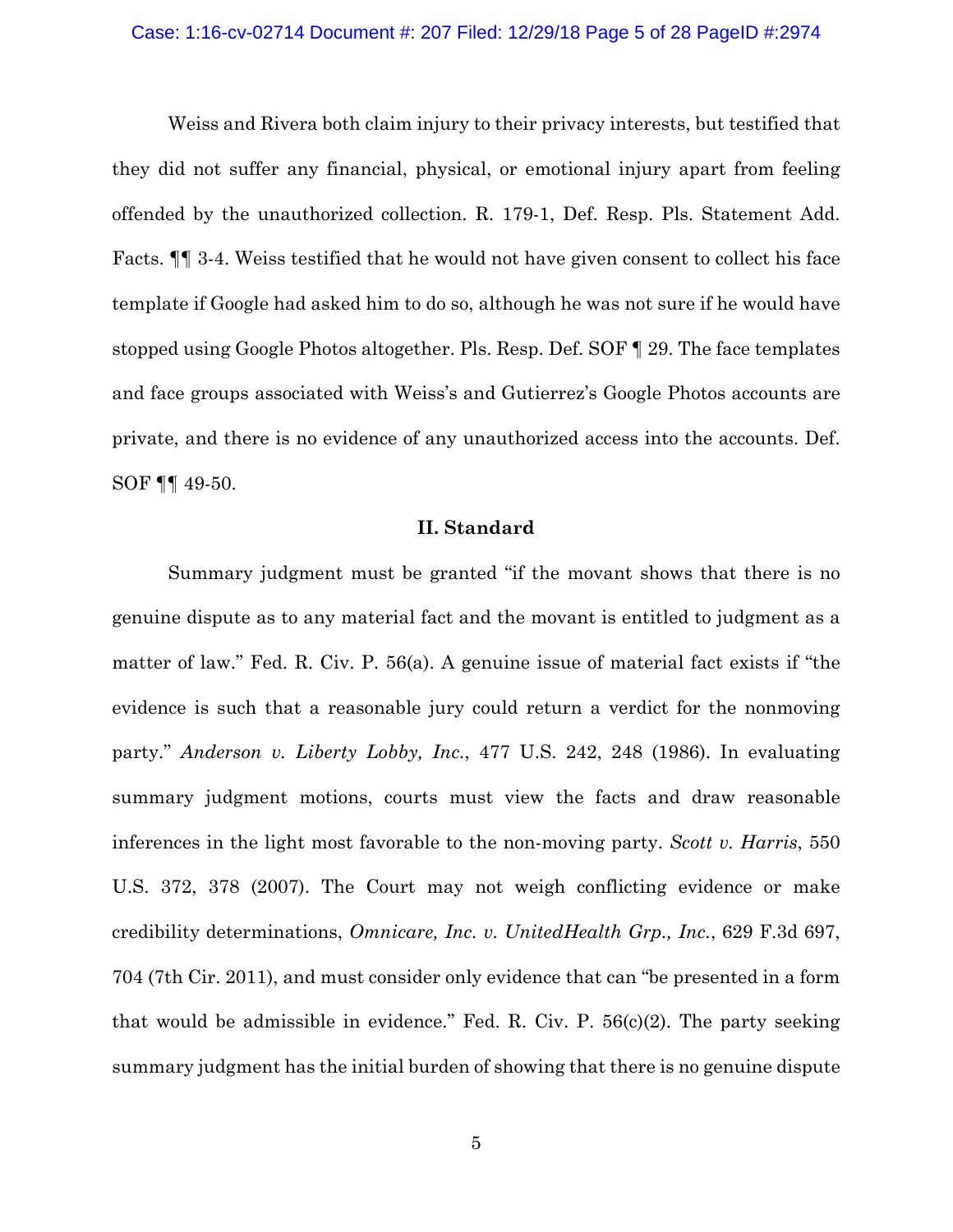and that they are entitled to judgment as a matter of law. *Carmichael v. Village of Palatine*, 605 F.3d 451, 460 (7th Cir. 2010); *see also Celotex Corp. v. Catrett*, 477 U.S. 317, 323 (1986); *Wheeler v. Lawson*, 539 F.3d 629, 634 (7th Cir. 2008). If this burden is met, the adverse party must then "set forth specific facts showing that there is a genuine issue for trial." *Anderson*, 477 U.S. at 256.

## **III. Analysis**

 Google argues that this Court lacks subject matter jurisdiction over this case because Plaintiffs have not shown they have suffered concrete injuries sufficient to satisfy Article III standing, and even if Plaintiffs could establish concrete injuries, those injuries were not caused by Google's conduct. Standing requires that a plaintiff "(1) suffered an injury in fact, (2) that is fairly traceable to the challenged conduct of the defendant, and (3) that is likely to be redressed by a favorable judicial decision." *Spokeo, Inc. v. Robins*, 136 S. Ct. 1540, 1547 (2016) (citations omitted). Predictably, the parties dispute how the Court should apply the Supreme Court's most recent pronouncement on the injury-in-fact requirement, *Spokeo v. Robins*, so it is worth examining that opinion before delving into the facts of this case.

## **A.** *Spokeo*

 A plaintiff can, in some instances, satisfy the concrete-injury requirement of Article III absent actual monetary damages. But in those cases, federal courts must carefully ensure that the concrete-injury requirement is still met. In *Spokeo*, the plaintiff alleged that an online personal-information publisher violated the Fair Credit Reporting Act by publishing inaccurate information about him. 136 S. Ct. at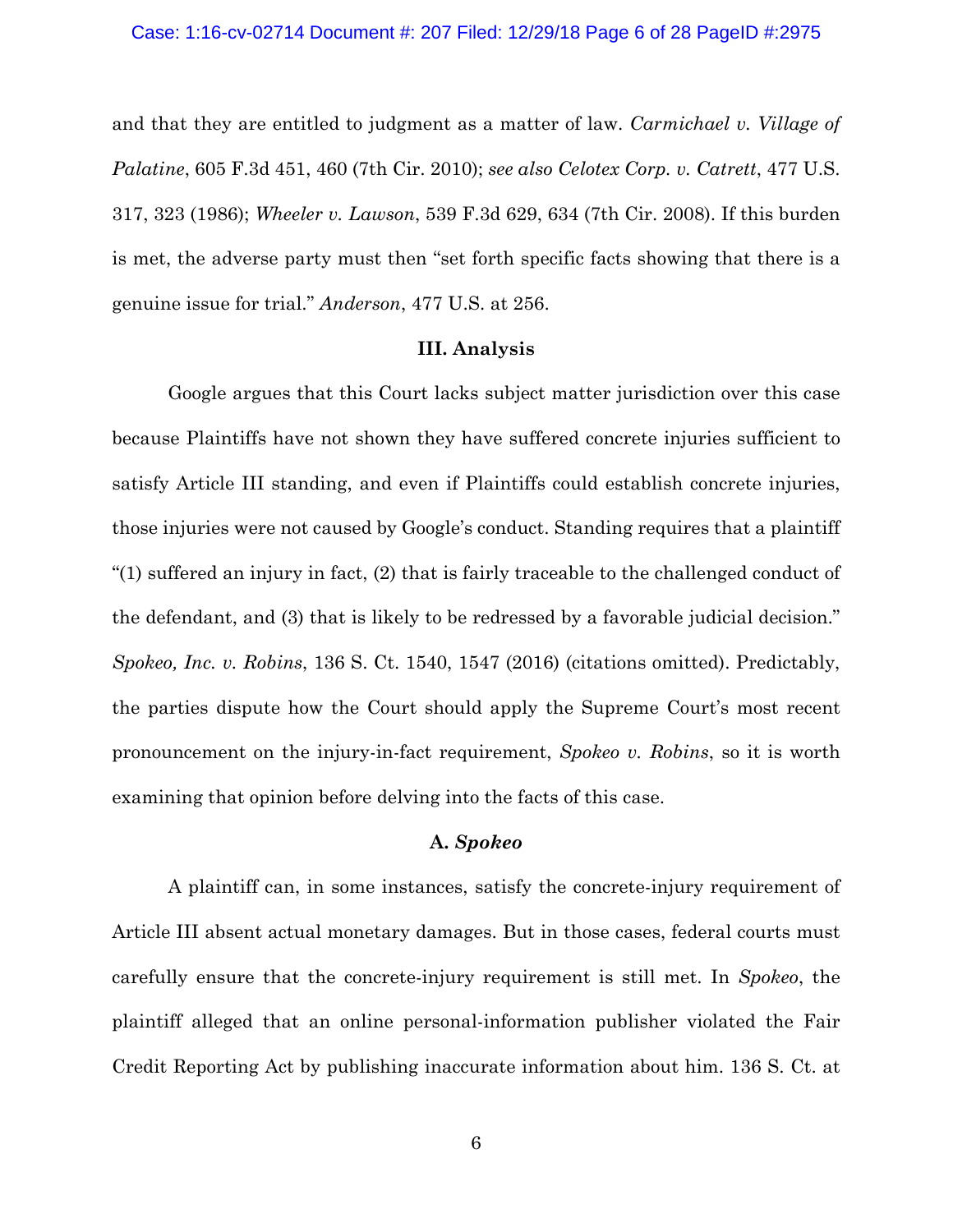### Case: 1:16-cv-02714 Document #: 207 Filed: 12/29/18 Page 7 of 28 PageID #:2976

1546. The website got several things wrong, incorrectly reporting that "he is married, has children, is in his 50's, has a job, is relatively affluent, and holds a graduate degree." *Id.* But despite these mistakes, the plaintiff did not allege that he suffered any actual monetary harm. *Id.* at 1546, 1550. Even without that allegation, the Supreme Court reiterated that the concrete-injury requirement can be satisfied even if the injury is not tangible. *Id.* at 1549. The Court explained, "[a]lthough tangible injuries are perhaps easier to recognize, we have confirmed in many of our previous cases that *intangible* injuries can nevertheless be concrete." *Id.* (emphasis added).8

 In determining which intangible injuries are sufficient to confer standing and which are not, *Spokeo* set out basic principles: a "bare procedural violation" of a statute is *not* automatically enough to satisfy Article III's concreteness requirement. 136 S. Ct. at 1549. To be sure (and as Plaintiffs here discuss in detail), "[i]n determining whether an intangible harm constitutes injury in fact, both history and the judgment of Congress play important roles." *Id.* When Congress has created a cause of action for a statutory violation, by definition it has created a legally protected interest that Congress, at least, deems important enough for a lawsuit. Going beyond *federal* statutes, the Seventh Circuit has recognized the importance of state legislative judgments as well. *See Scanlan v. Eisenberg*, 669 F.3d 838, 845 (7th Cir. 2012) (noting the importance of federal congressional judgments and reasoning "the

 <sup>8</sup>At the same time, concreteness is indeed a requirement that is separate and apart from the Article III requirement that the injury be "particularized" to the individual plaintiff. *Spokeo*, 136 S. Ct. at 1548. Specifically, "[t]o establish injury in fact, a plaintiff must show that he or she suffered 'an invasion of a legally protected interest' that is 'concrete *and*  particularized.'" *Id.* at 1548 (emphasis added) (quoting *Lujan v. Defs. of Wildlife*, 504 U.S. 555, 560 (1992)).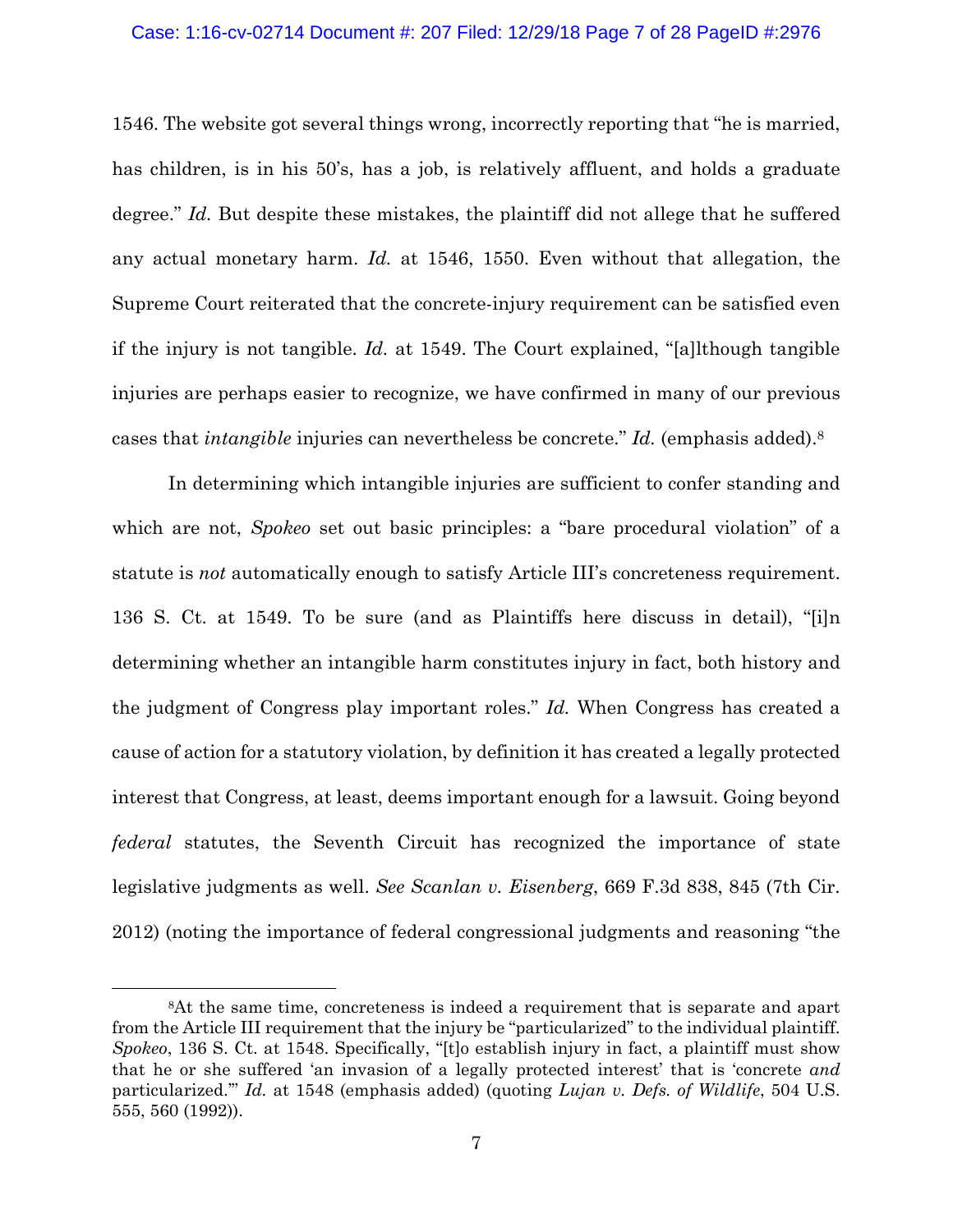### Case: 1:16-cv-02714 Document #: 207 Filed: 12/29/18 Page 8 of 28 PageID #:2977

same must also be true of legal rights growing out of state law") (cleaned up).9 *Spokeo* explained that the legislative branch, with its fact-finding ability and responsiveness to public interest, "is well positioned to identify intangible harms that meet minimum Article III requirements," so Congress's (or the state legislature's) judgment on the nature of the injury is "instructive and important." 136 S. Ct. at 1549. Still, "Congress' role in identifying and elevating intangible harms does *not* mean that a plaintiff automatically satisfies the injury-in-fact requirement whenever a statute grants a person a statutory right … . Article III standing requires a concrete injury even in the context of a statutory violation." *Id.* (emphasis added).

*Spokeo* also announced the principle that the *risk* of harm sometimes is enough to satisfy concreteness. 136 S. Ct. at 1549. To illustrate this point, the Supreme Court offered both a historical example and a statute-based example. From history and the common law, *Spokeo* noted that common law defamation cases have long allowed plaintiffs to sue even though their actual damages are difficult to prove. *Id.* From Congress, *Spokeo* cited two information-rights cases, *Federal Election Comm'n v. Akins*, 524 U.S. 11, 20-25 (1998), and *Pub. Citizen v. U.S. Dep't of Justice*, 491 U.S. 440, 449 (1989), both of which involved plaintiffs who sought information that Congress had decided to make available to the public. *Spokeo*, 136 S. Ct. at 1549-50. There was no particular *substantive* standard of conduct set by the pertinent provisions of the information-access statutes involved in those cases. Indeed, *Public* 

 <sup>9</sup>This Opinion uses (cleaned up) to indicate that internal quotation marks, alterations, and citations have been omitted from quotations. *See* Jack Metzler, *Cleaning Up Quotations*, 18 Journal of Appellate Practice and Process 143 (2017).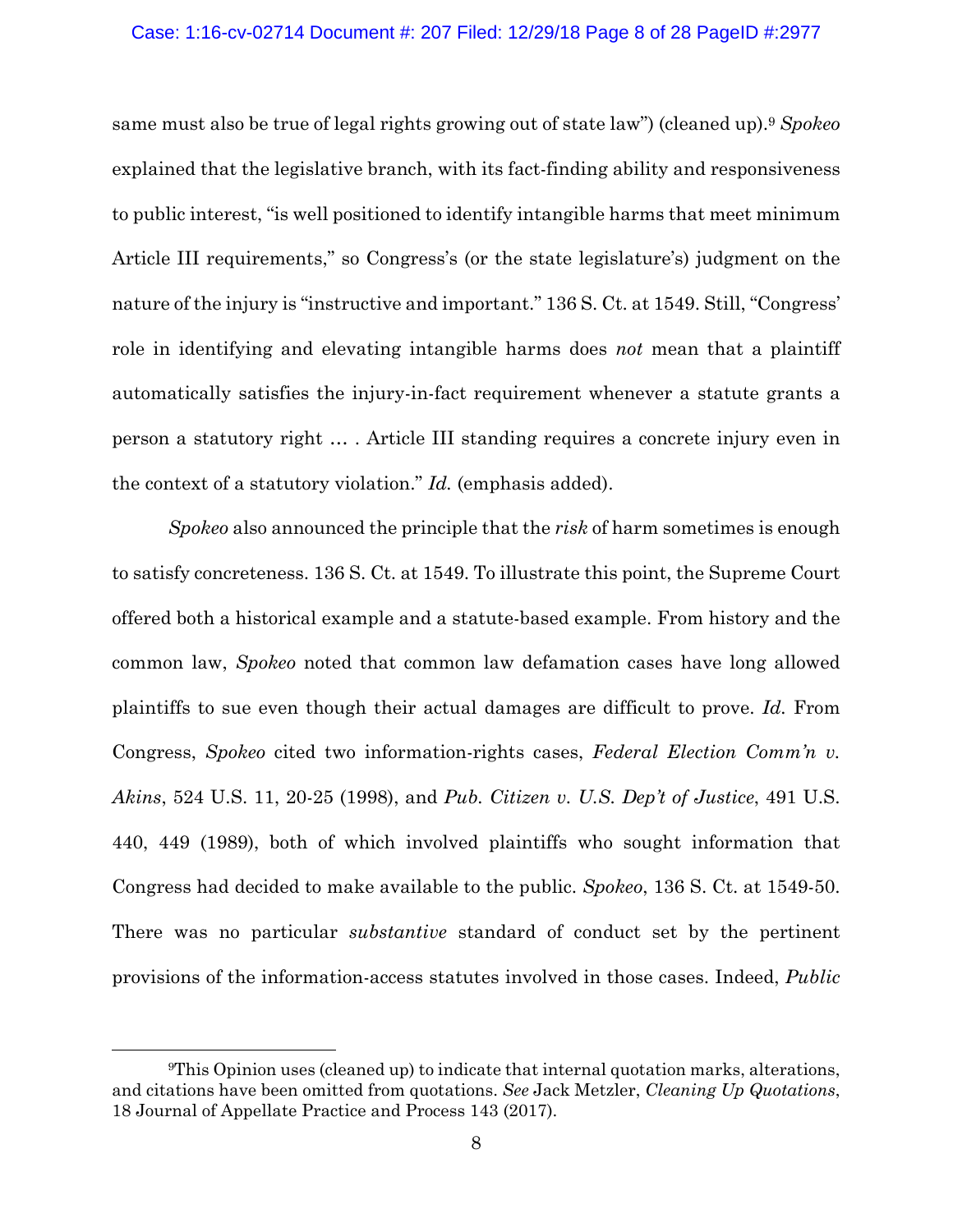#### Case: 1:16-cv-02714 Document #: 207 Filed: 12/29/18 Page 9 of 28 PageID #:2978

*Citizen* cited to prior cases involving the Freedom of Information Act, and declared, "Our decisions interpreting the Freedom of Information Act have never suggested that those requesting information under it need show more than that they sought and were denied specific agency records." *Pub. Citizen*, 491 U.S. at 449 (citing cases). These *procedural-*rights-only cases led *Spokeo* to explain that "the violation of a procedural right granted by statute can be sufficient in some circumstances to constitute injury in fact. In other words, a plaintiff in such a case need not allege any *additional* harm beyond the one Congress identified." 136 S. Ct. at 1549 (emphasis in original).

 Applying these principles to this case, with the aid of more recent Seventh Circuit cases, it is clear that Google's retention of Plaintiffs' unique face templates did not cause them a concrete injury for Article III standing purposes. The more difficult question is whether the creation of the face templates constitutes an injuryin-fact on its own. But that too falls short of satisfying Article III's concreteness requirement.

# **B. Retention of Face Scans**

 First up is Plaintiffs' claim that Google retained or stored their face templates in violation of the Act.10 The Act requires that any private entity in possession of biometric information or identifiers must develop and make available to the public a retention schedule and guidelines for destroying that information, 740 ILCS 14/15(a),

 <sup>10</sup>As noted earlier, for the purposes of deciding this motion, the Court assumes that the face templates are "biometric identifiers" under the Act, 740 ILCS 14/10, and that Google did not provide disclosures or obtain the consent as required by the Act, *id.* § 14/15.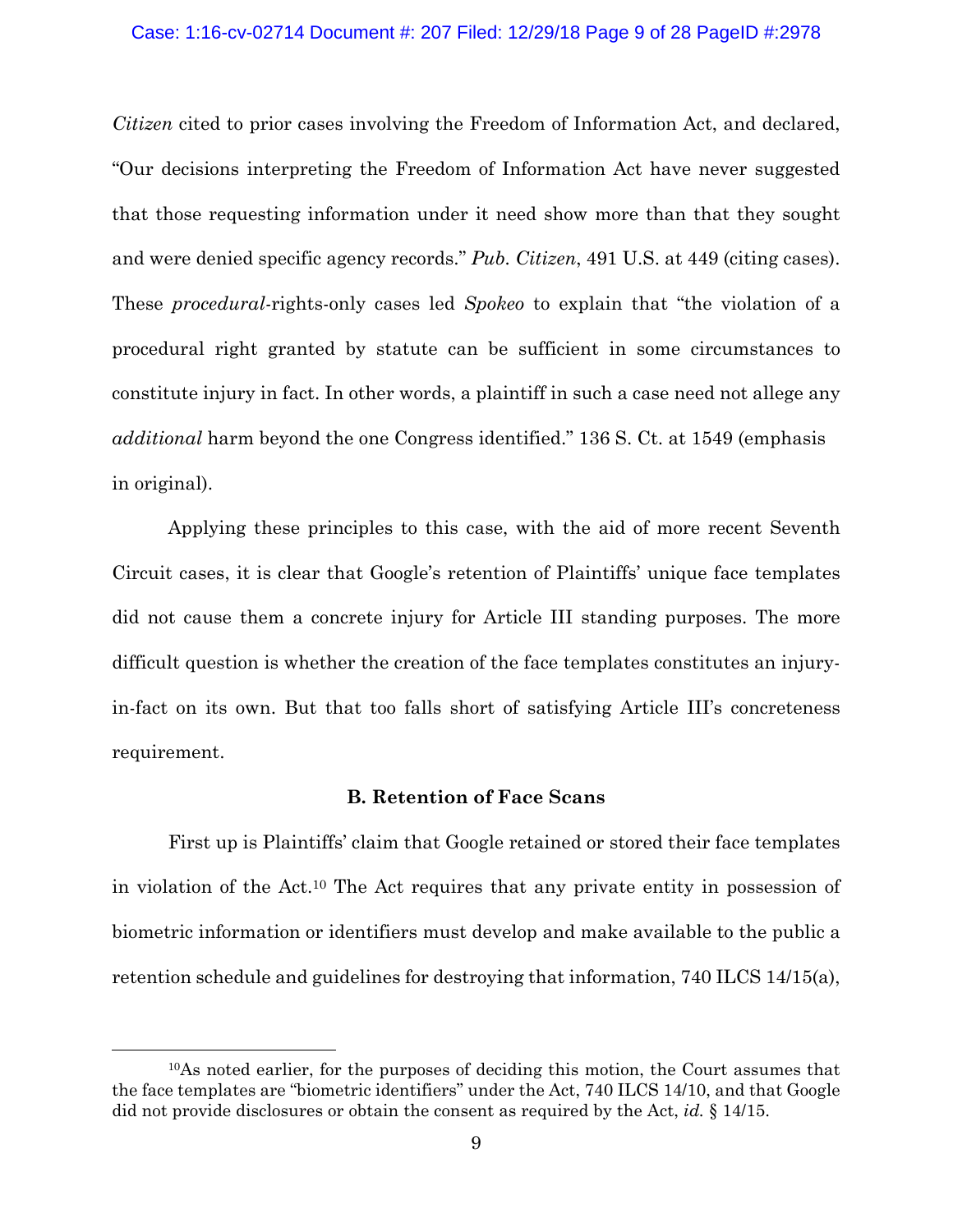#### Case: 1:16-cv-02714 Document #: 207 Filed: 12/29/18 Page 10 of 28 PageID #:2979

and provides certain standards for storing, transmitting, and protecting the information, *id.* § 14/15(e). By not providing the required disclosure or obtaining the required consent, Plaintiffs argue that Google violated their right to control their own biometric identifiers and information, which Plaintiffs assert is a right of privacy. Pls.' Resp. Br. at 3-4 (citing Pls. Statement Add. Facts ¶ 3 (quoting Weiss Dep. Tr. at 176:21-177:2 ("I believe that my biometric information or identifier is very sensitive. I think it's akin to my DNA, to a fingerprint. To have that stored, collected, is, again, that in and of itself, when done so against my consent or without my consent, it's a damage, I think.")); Pls. Statement Add. Facts ¶ 4 (citing Rivera Dep Tr. at 78:10- 14)); R. 166-2, Exh. B, Rivera Dep Tr. at 59:15-19 ("Google is putting me at risk for potential hackers. … I feel like it's putting me—pretty much my identity in danger."); *id.* at 61:8-9 ("I feel like my identity was harmed so that is my property.").

 The Seventh Circuit has definitively held that retention of an individual's private information, on its own, is not a concrete injury sufficient to satisfy Article III. *Gubala v. Time Warner Cable, Inc.*, 846 F.3d 909, 912-13 (7th Cir. 2016). In *Gubala*, a cable subscriber alleged that Time Warner Cable had unlawfully retained information that he had provided—including his date of birth, address, phone number, and social security number—in violation of the Cable Communications Policy Act. *Id.* at 910. The Seventh Circuit acknowledged that there would be "a *risk*  of harm" if Time Warner had "given away or leaked or lost any of his personal information or ... ha[d] the information stolen from it." *Id.* (emphasis in original). But there were no facts suggesting that the information had been further disclosed or that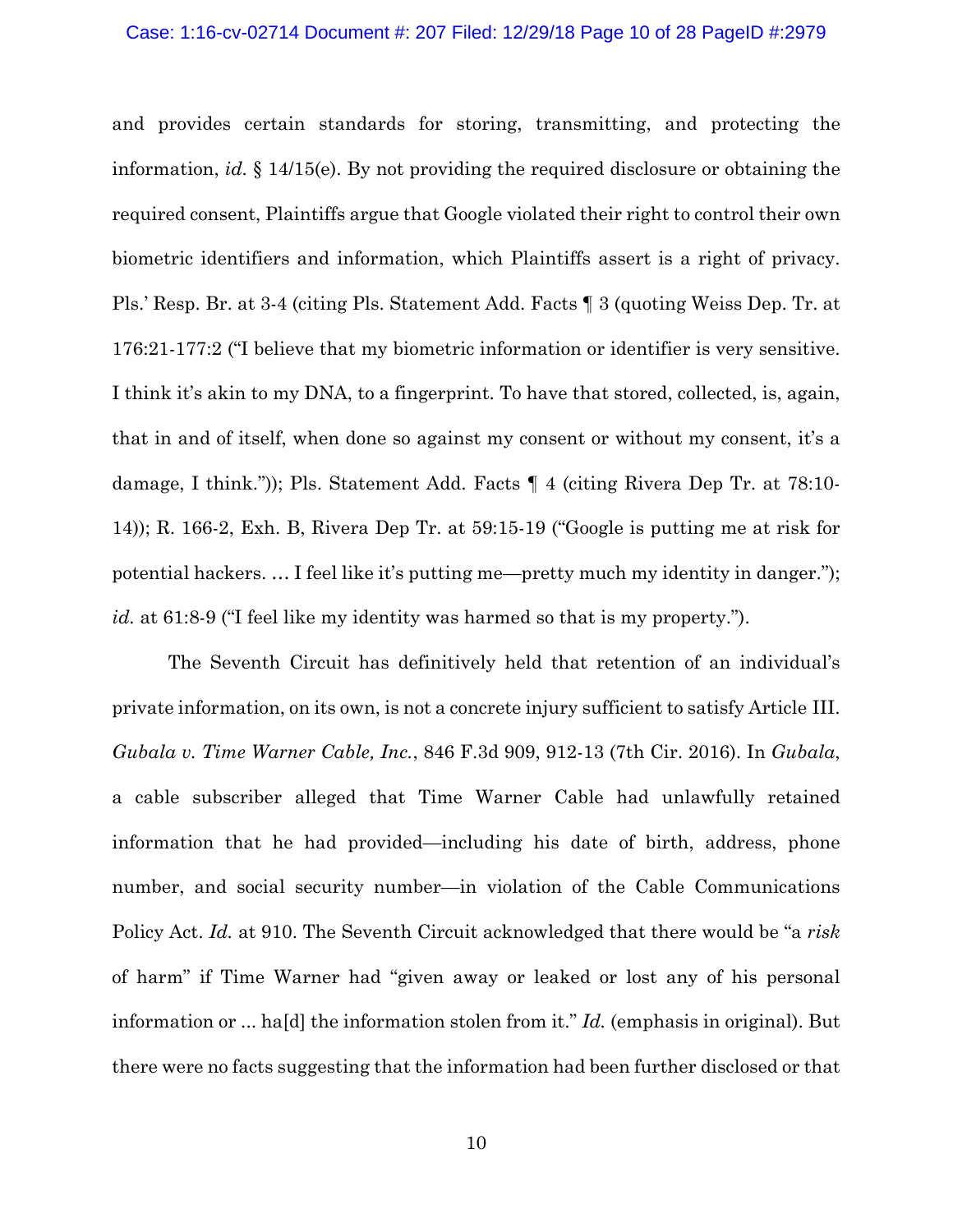#### Case: 1:16-cv-02714 Document #: 207 Filed: 12/29/18 Page 11 of 28 PageID #:2980

there truly was a risk of disclosure. *Id.* at 910-11. So even though the statute was violated, *Gubala* held that mere retention of an individual's personal data (without disclosure or risk of disclosure) was insufficient to confer Article III standing. *Id.* at 912-13. Yes, the subscriber did "*feel* aggrieved," but that by itself did not cause him a concrete injury. *Id.* at 911 (emphasis in original); *see also Groshek v. Time Warner Cable, Inc.*, 865 F.3d 884, 886-87, 889 (7th Cir. 2017) (plaintiff lacked standing to sue for a violation of the Fair Credit Reporting Act where the defendant obtained a credit report without providing the required disclosures; although the defendant's action violated plaintiff's privacy, it was merely a "statutory violation completely removed from any concrete harm or appreciable risk of harm").

 Setting aside *how* Google obtained Plaintiffs' face templates (which will be addressed in the following section), Plaintiffs have not offered evidence about the retention of their face templates that overcomes the obstacle in *Gubala.* Plaintiffs do not dispute that: their face templates have not been shared with other Google Photos users or with anyone outside of Google itself; there has not been any unauthorized access to the accounts or data associated with their face templates or face groups; and hackers have not obtained their data. Pls. Resp. Def. SOF ¶¶ 49-52. In other words, all that Plaintiffs can point to on the issue of retention is a privacy concern that *Gubala* holds is insufficient to satisfy Article III's concrete-injury requirement.

 To demonstrate a heightened risk of harm, Plaintiffs filed a notice of supplemental information, with an accompanying news article and a Google blog entry, reporting that a software bug gave outside developers access to the data of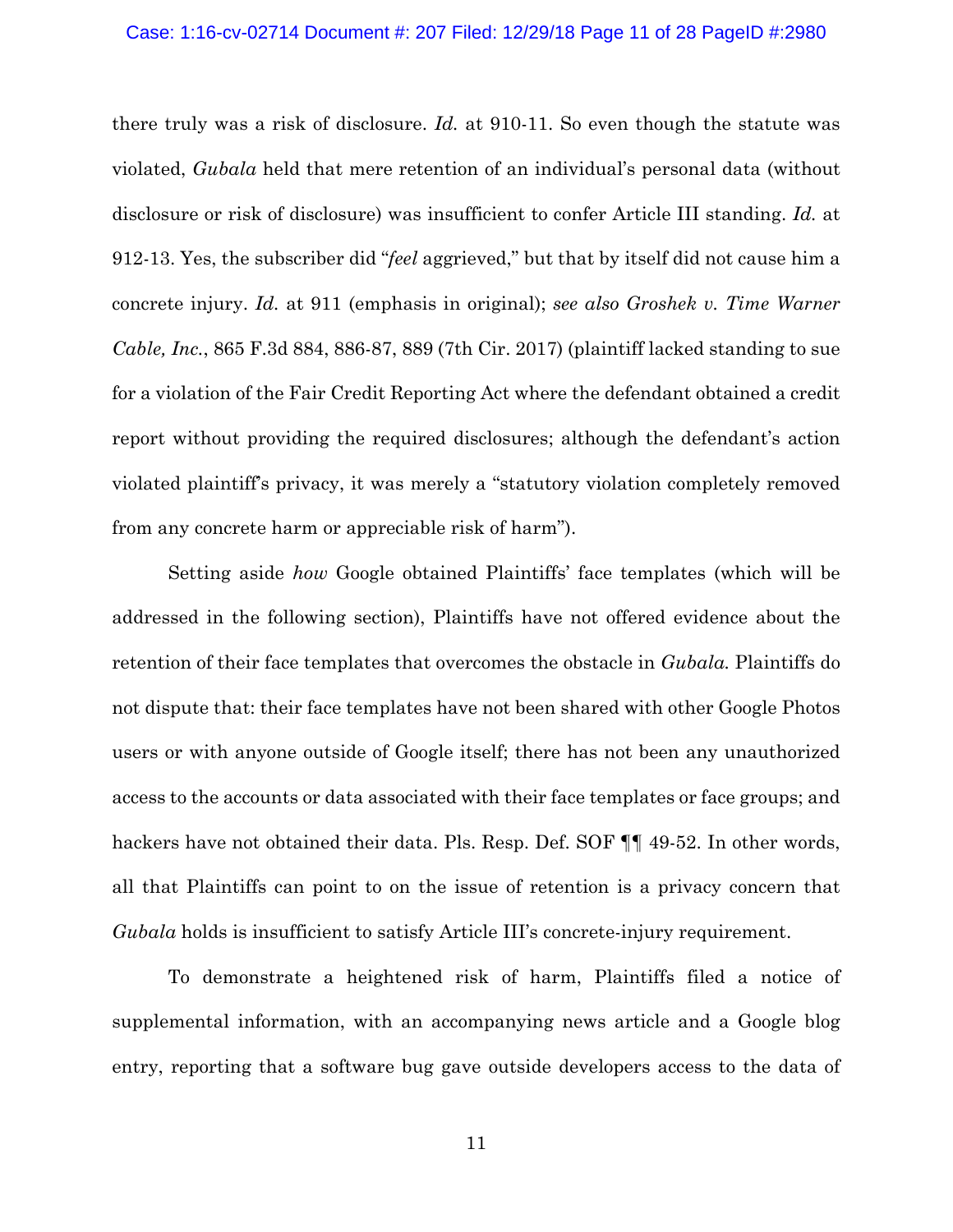## Case: 1:16-cv-02714 Document #: 207 Filed: 12/29/18 Page 12 of 28 PageID #:2981

around 500,000 Google+ users between 2015 and March 2018. R. 203, Exh. A, 10/08/18 WSJ Article; *id.*, Exh. B, 10/08/18 Project Strobe Blog. Google+ is another Google product, distinct from Google Photos. According to Plaintiffs, the exhibits show that Google decided not to disclose the issue to avoid regulatory scrutiny and reputational damage. *Id.* More recently, Plaintiffs filed another notice, which reports yet another software bug that compromised the private information of around 52½ million Google+ users, which Google again kept quiet for about a week before disclosing. R. 204, Exh. A, 12/10/18 The Keyword Blog. Even assuming, as is appropriate at summary judgment, that these breaches happened and that Google failed to disclose them fast enough, these disclosures have little bearing on the facts of *this* case. None of the disclosures pertain to the accounts of Google Photos users, nor is there any evidence of a connection between the disclosures of Google+ account data to Google Photos accounts or data. *Id.* So this newly presented information does not create a genuine dispute undermining Google's argument that "[t]here is no evidence of any unauthorized access to the *Google Photos accounts* and related data of Weiss and Gutierrez," Def. SOF ¶ 50 (emphasis added), nor is there "evidence that the face templates, face groups, or face labels from the photographs of Weiss and Rivera in Weiss and Gutierrez's *Google Photos accounts*, respectively, have been shared outside of Google." *Id.* 152 (emphasis added).<sup>11</sup>

 <sup>11</sup>Although neither party discusses Google Photo Application Programming Interfaces (APIs), it appears that there are APIs for Google Photos. *See* R. 166-2, Maya Decl., Exh. H (email from Google employee thanking a person from "PM Mobile Vision APIs/Platform" for help with improving FaceNet technology); *see also* https://developers.google.com/photos/ (website for Google Photos APIs). "Google makes user data available to outside developers through more than 130 different public channels known as application programming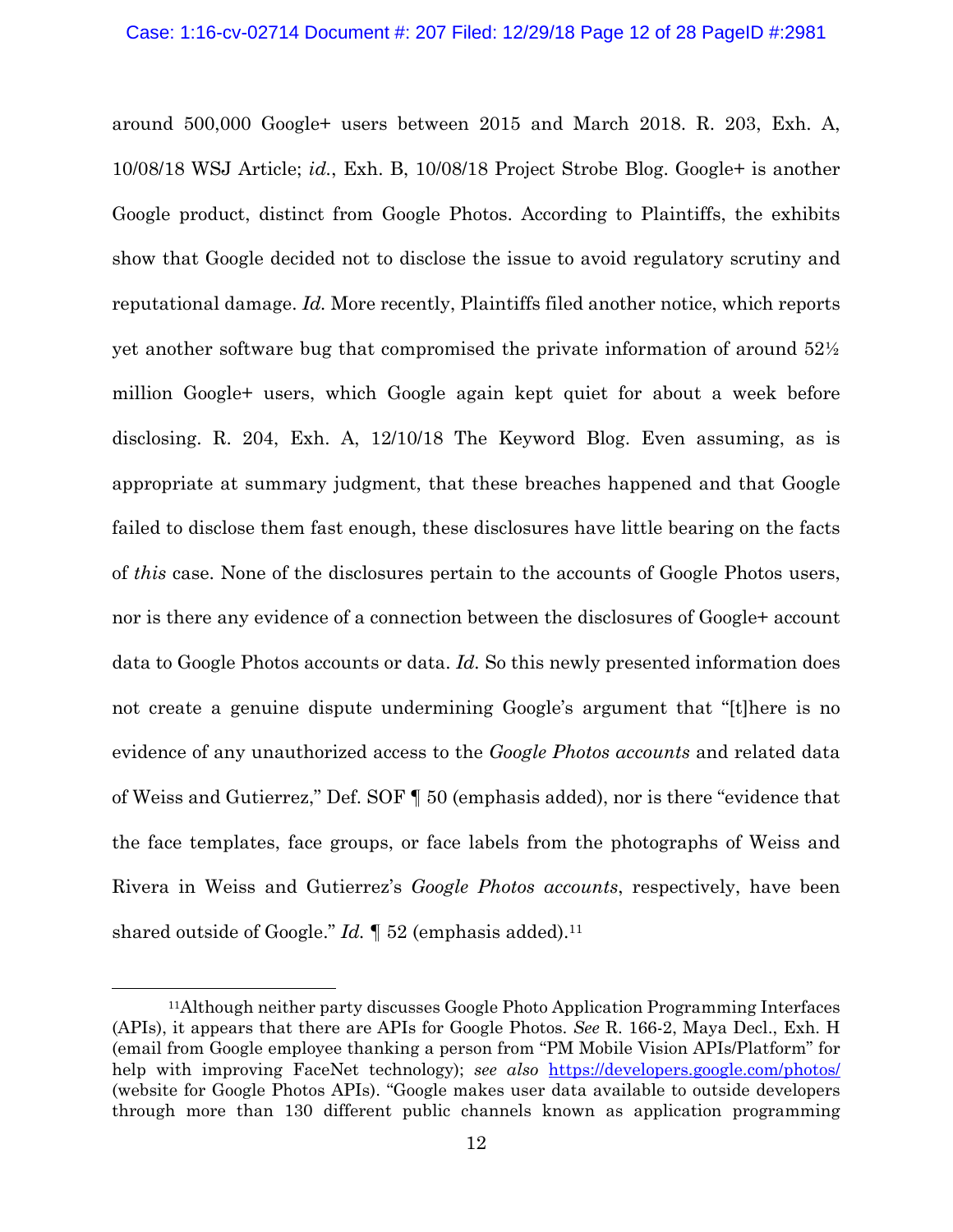When a plaintiff relies on a risk of future harm to satisfy Article III's injury requirement, the plaintiff must establish, at the very least, a "substantial risk" that the future harm will occur. *Clapper v. Amnesty Int'l USA*, 568 U.S. 398, 414 n.5 (2013). The circumstances underlying the Google+ data breach do not come close to the kinds of situations in which the risk of future harm satisfies Article III concreteness requirements. *Compare Lewert v. P.F. Chang's China Bistro, Inc.*, 819 F.3d 963, 968-69 (7th Cir. 2016) (hackers already had breached the defendant's database and stolen customers' payment-card information, so the risk of identity theft and the precautions customers took to mitigate the risk constituted a concrete injury) and *Remijas v. Neiman Marcus Grp., LLC*, 794 F.3d 688, 693 (7th Cir. 2015) (same), *with In re VTech Data Breach Litig.*, 2017 WL 2880102, at \*4-5 (N.D. Ill. July 5, 2017) (a hacker accessed and copied plaintiffs' data—including names, addresses, and birthdates—from defendant's online communication platform connected to a children's game, but because plaintiffs did not plausibly allege that the disclosure of that data increased their risk of identity theft or fraudulent transactions, they lacked standing). It is true that the Illinois legislature has concluded that identity theft of

 $\overline{a}$ 

interfaces, or APIs." 10/08/18 WSJ Article at 2. But the mere existence of APIs does not mean that, without a bug, Google was sharing photos or face templates with outside parties, since APIs "usually require a user's permission to access any information … ." *Id.* So Plaintiffs could not rely on the mere existence of Google Photo APIs to confer standing (nor have they done so in any filing).

The Google+ bugs affected Google+ APIs, so ostensibly a bug causing a data breach *could* also affect a Google Photos API. But as noted above, there is no evidence that any such bug has affected Google Photos or any Google Photos APIs, so any such harm is purely speculative. That said, if Google is aware of any bug or data breach to any Google Photos API or Google Photos itself, it should have already reported them to Plaintiffs (as supplemental discovery) and to the Court (in a supplemental filing), and must do so immediately if a Google Photos breach occurred.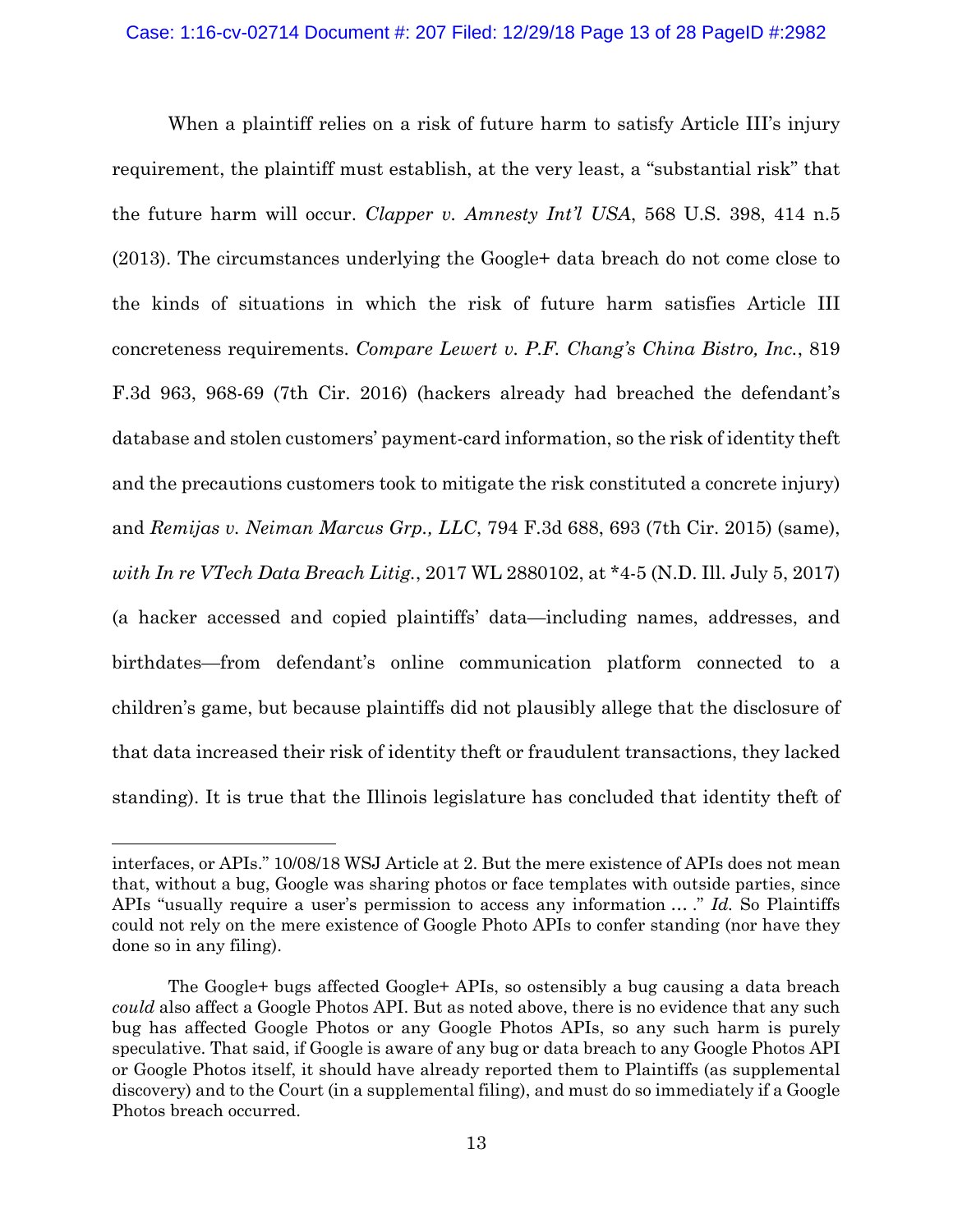### Case: 1:16-cv-02714 Document #: 207 Filed: 12/29/18 Page 14 of 28 PageID #:2983

biometric information poses an additional harm beyond theft of other personal identifiers: it is not as easy to change biometric information as it is to get a new social security number or a new credit card number, *see* 740 ILCS 14/5(c) ("Biometrics are unlike other unique identifiers that are used to access finances or other sensitive information … once compromised, the individual has no recourse … ."). But Plaintiffs here have not offered enough evidence, even when viewed in their favor, demonstrating a substantial risk that their own information will be disseminated to anyone outside of Google. The Google+ data breach does not support Article III standing.

 With regard to the retention violation, all Plaintiffs are left with is their testimony that they felt their privacy rights were violated, but "*feel*[*ing*] aggrieved," without more, does not establish a concrete injury. *Gubala*, 846 F.3d at 911, 913. Plaintiffs' retention claims must be dismissed for lack of Article III standing.

## **C. Collection of Face Scans**

 The much closer question on standing is whether Plaintiffs suffered a concrete injury arising from Google's creation of their face templates without their knowledge.12 Viewing the facts in the light most favorable to Plaintiffs, they did not know Google created their face templates based on the photos of Plaintiffs' faces uploaded to Google Photos. *See* Pls. Resp. Def. SOF ¶ 29 (quoting Weiss Dep. Tr. at 171:21 ("I would not have consented if I had known that biometric information was

 <sup>12</sup>To be crystal clear, the Court reiterates that it is assuming for purposes of this Opinion that Plaintiffs' face templates are biometric identifiers or information as defined by the Act, 740 ILCS 14/10, and that Google did not provide the required disclosures or obtain the required consent, *id.* § 14/15.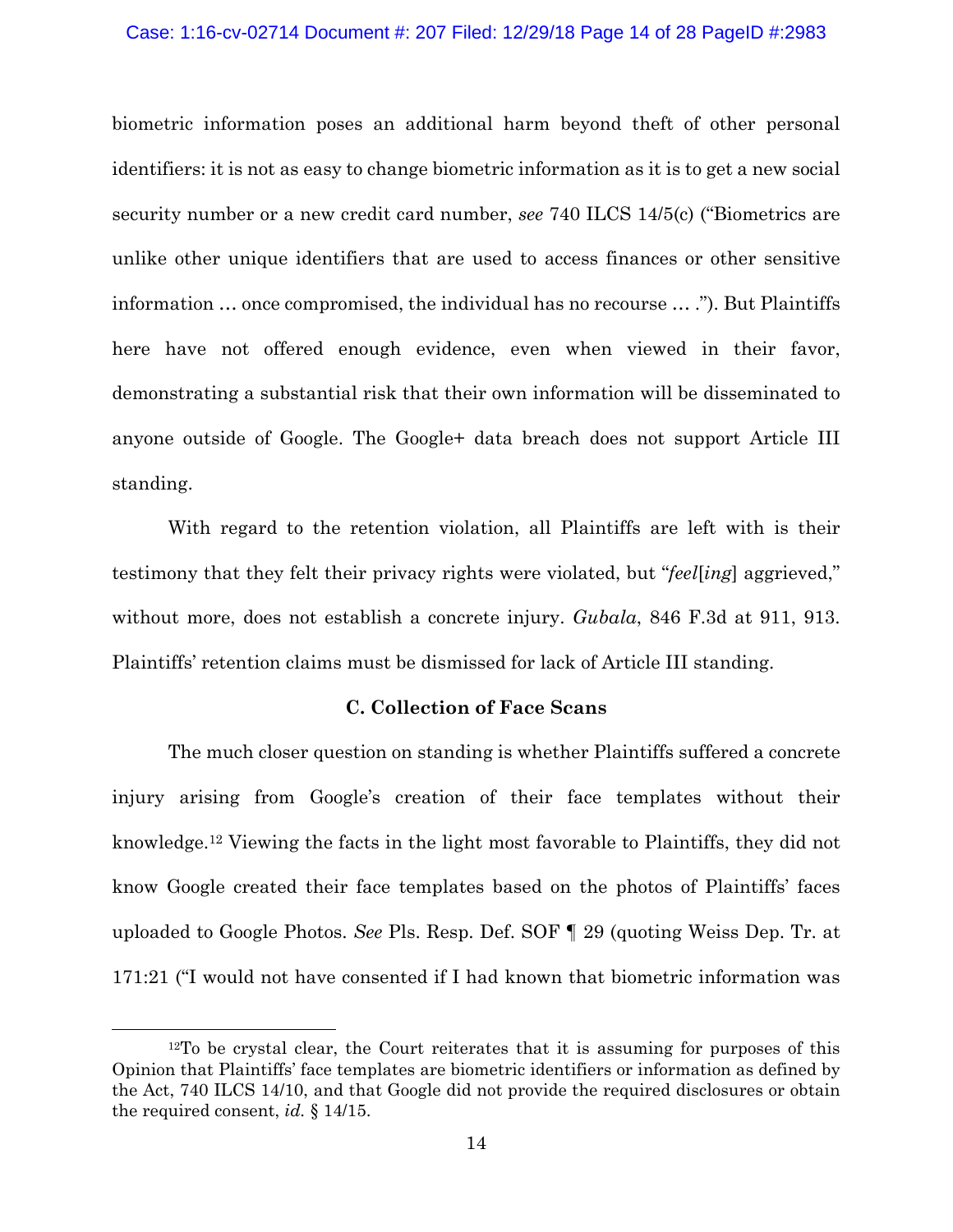being gathered, collected, stored.")); Pls. Statement of Add. Facts ¶ 2 (quoting Rivera Dep. Tr. at 9:9-13 "[Ms. Gutierrez] stated that if I was aware that Google had this face recognition where they were using biometric information, which is a template of my face, so whenever my phot[o]s were taken with her device, they were automatically uploaded. I was then upset, very angry at the fact that they were taken without my consent and I didn't have any control as to whether or not they were able to be used.")).

*Gubala* does not directly answer this issue because here Plaintiffs did not know that their face templates were being created by Google. Google argues otherwise, contending that "[i]t makes no difference that *Gubala* referred to 'retention' of data, while Google here is alleged to have impermissibly obtained and retained the face templates." Def.'s Br. at 11. But *Gubala* did not merely "refer" to retention of private information—instead, retention was the limit of the holding, because the cable subscriber *knew* that Time Warner had his information. In fact, the subscriber himself provided the information when signing up for cable service. 846 F.3d at 910. The same fact—that the plaintiffs knew or should have known that their biometric information was being collected by the defendant—also distinguishes other district court cases relied on by Google. *See, e.g.*, *Howe v. Speedway LLC*, 2018 WL 2445541, at \*6 (N.D. Ill. May 31, 2018) (plaintiff's "fingerprints were collected in circumstances under which any reasonable person should have known that his biometric data was being collected."); *Vigil v. Take-Two Interactive Software, Inc.*, 235 F. Supp. 3d 499, 515 (S.D.N.Y. 2017), *aff'd in relevant part, vacated in part, remanded sub*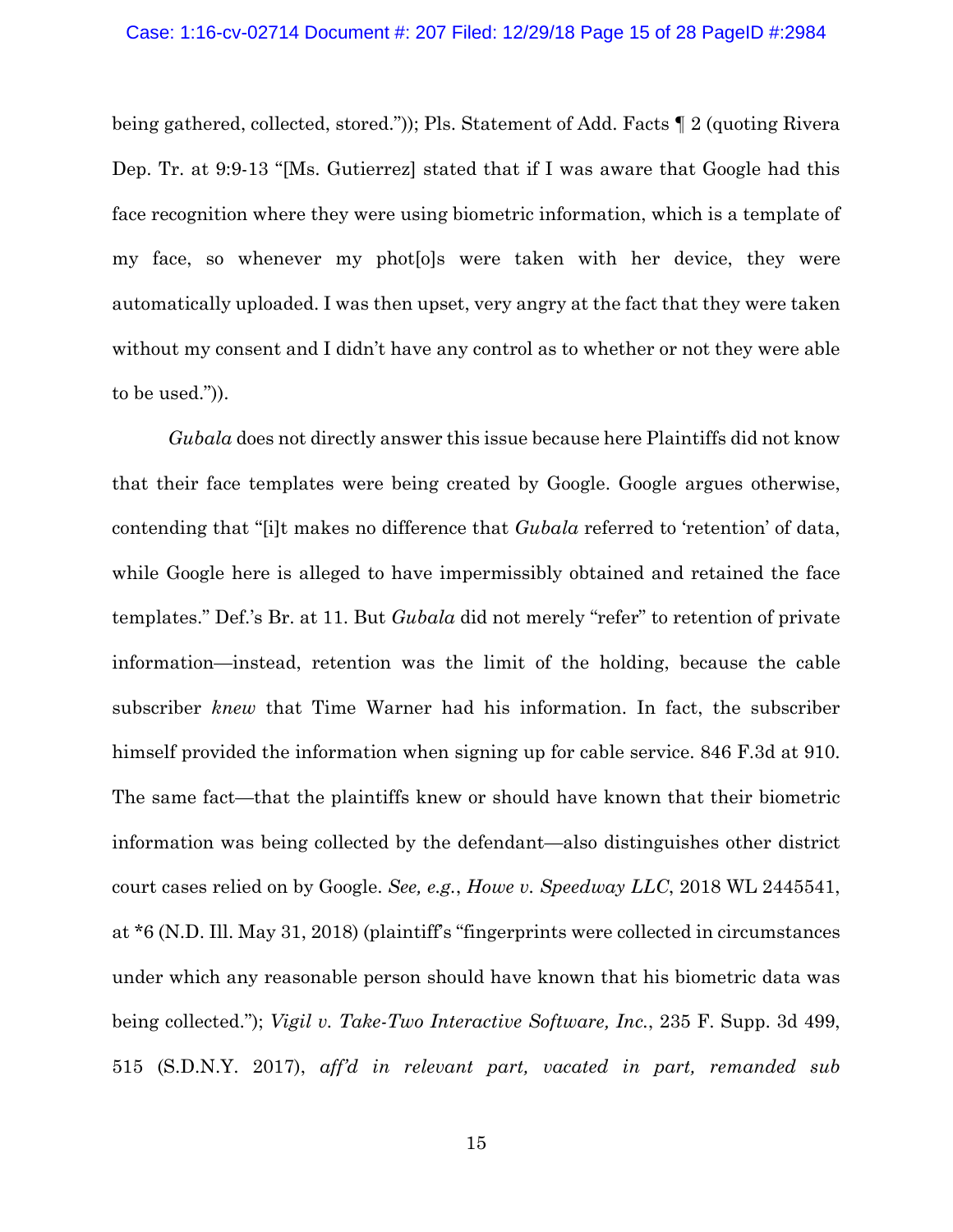*nom. Santana v. Take-Two Interactive Software, Inc.*, 717 F. App'x 12 (2d Cir. 2017) ("The allegations show that the plaintiffs, at the very least, understood that Take-Two had to collect data based upon their faces in order to create the personalized basketball avatars, and that a derivative of the data would be stored in the resulting digital faces of those avatars so long as those avatars existed."). Here, Plaintiffs did not knowingly place their finger on a fingerprint scanner (as in *Howe*) or stare upclose at a camera for about 15 minutes while a camera scanned their face and heads (as in *Vigil*, 235 F. Supp. 3d at 505). Instead, they merely took pictures of themselves (or allowed them to be taken), which then were automatically uploaded to Google Photos where their face template was created. So *Gubala*, *Howe*, and *Vigil* are not directly on point when evaluating the extent of the privacy intrusion of Google Photos.

 On the flip side, however, recent cases that have found Article III standing where the plaintiff *did not know* of the collection of biometric information are themselves also not directly on point, because in those cases the information was then disclosed to a third-party. In two recent cases, plaintiffs have successfully shown injury-in-fact because the defendant disclosed a fingerprint scan to a third-party without informing the plaintiff or obtaining the plaintiff's consent. *See Miller v. Sw. Airlines Co.*, 2018 WL 4030590, at \*3 (N.D. Ill. Aug. 23, 2018); *Dixon v. Washington & Jane Smith Cmty.-Beverly*, 2018 WL 2445292, at \*10 (N.D. Ill. May 31, 2018). Although the opinions included dicta suggesting that collection of biometric data without the plaintiff's knowledge can constitute a concrete risk of harm, ultimately the courts relied on both the absence of consent in collection of the fingerprint *and*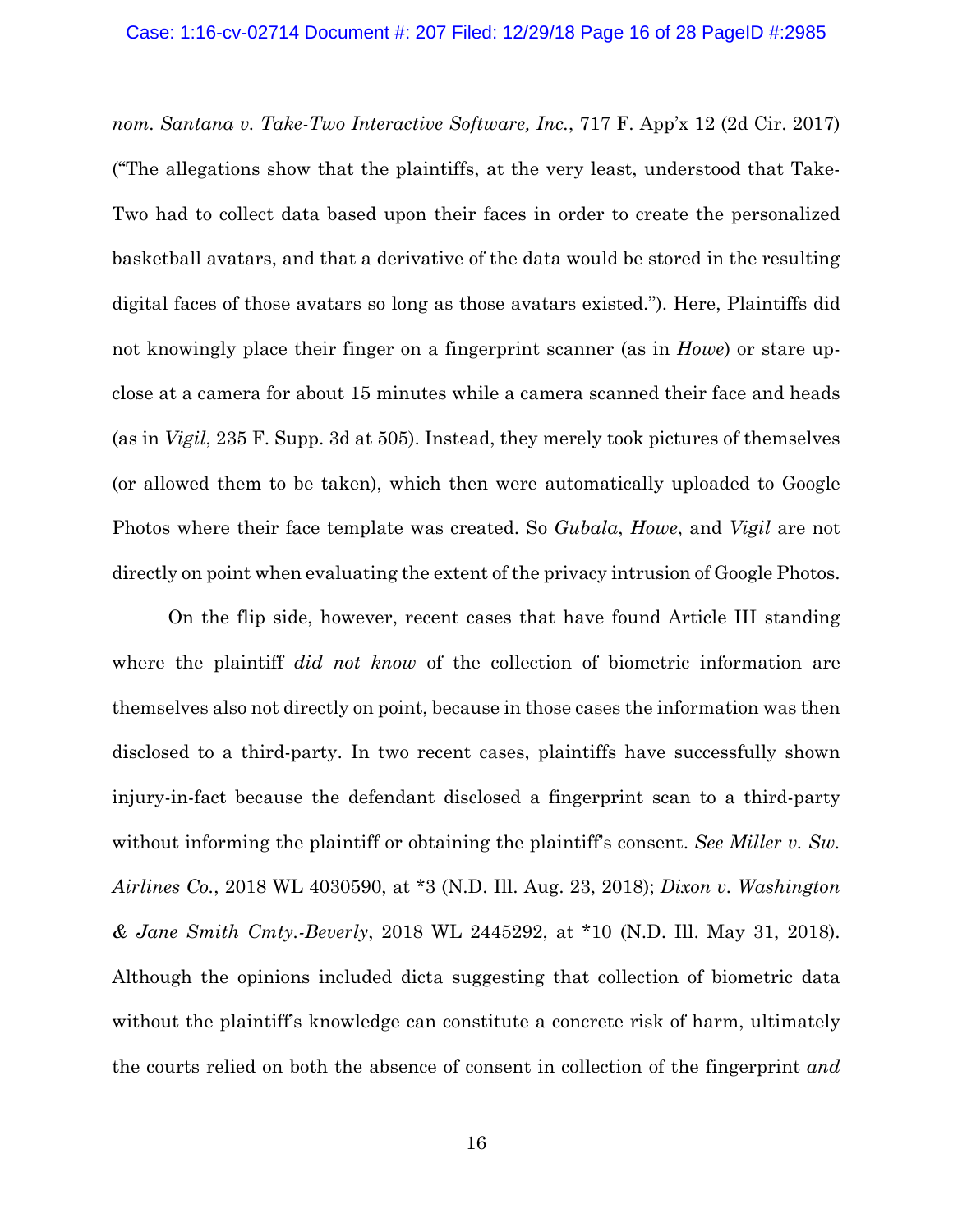the later disclosure of the fingerprint without consent *Miller*, 2018 WL 4030590, at \*3 ("A violation of [the Act's] notice and consent provisions does not create a concrete risk of harm to a plaintiff's right of privacy in his or her biometric data unless the information is collected or *disseminated without the plaintiff's knowledge or consent*.") (emphasis added); *Dixon*, 2018 WL 2445292, at \*9 ("Obtaining or *disclosing* a person's biometric identifiers or information *without her consent or knowledge* necessarily violates that person's right to privacy in her biometric information.") (emphasis added). As discussed earlier, Plaintiffs concede that their face templates have not been shared—and there is no showing that there is an imminent risk that they will be shared—with anyone outside of Google. Pls. Resp. Def. SOF ¶¶ 47, 49-52. So the two district-court decisions are not directly applicable to this case.

 As the parties discuss in detail, the most factually analogous case is *Patel v. Facebook Inc.*, 290 F. Supp. 3d 948 (N.D. Cal. 2018).13 In *Patel*, the plaintiffs alleged that Facebook applies facial-recognition software to pictures uploaded by users, and then creates and stores face templates based on geometric relationships of facial features—all without users' consent. *Id.* at 951. The plaintiffs did not allege any injury (such as emotional distress, physical harm, dissemination to a third-party, or adverse employment impacts) beyond the violation of the Act's notice-and-consent requirements. *Id.* at 951, 954; *see also* Amend. Compl., *In re Facebook Biometric Info. Privacy Lit.*, No. 3:15-cv-03747, R. 40 (N.D. Cal. Aug. 28, 2015). The district court

 <sup>13</sup>On May 29, 2018, the Ninth Circuit granted Facebook's petition for interlocutory appeal of the district court's order granting class certification. *Patel v. Facebook, Inc.*, USCA No. 18-15982 (9th Cir. May 30, 2018). No oral argument has been scheduled yet.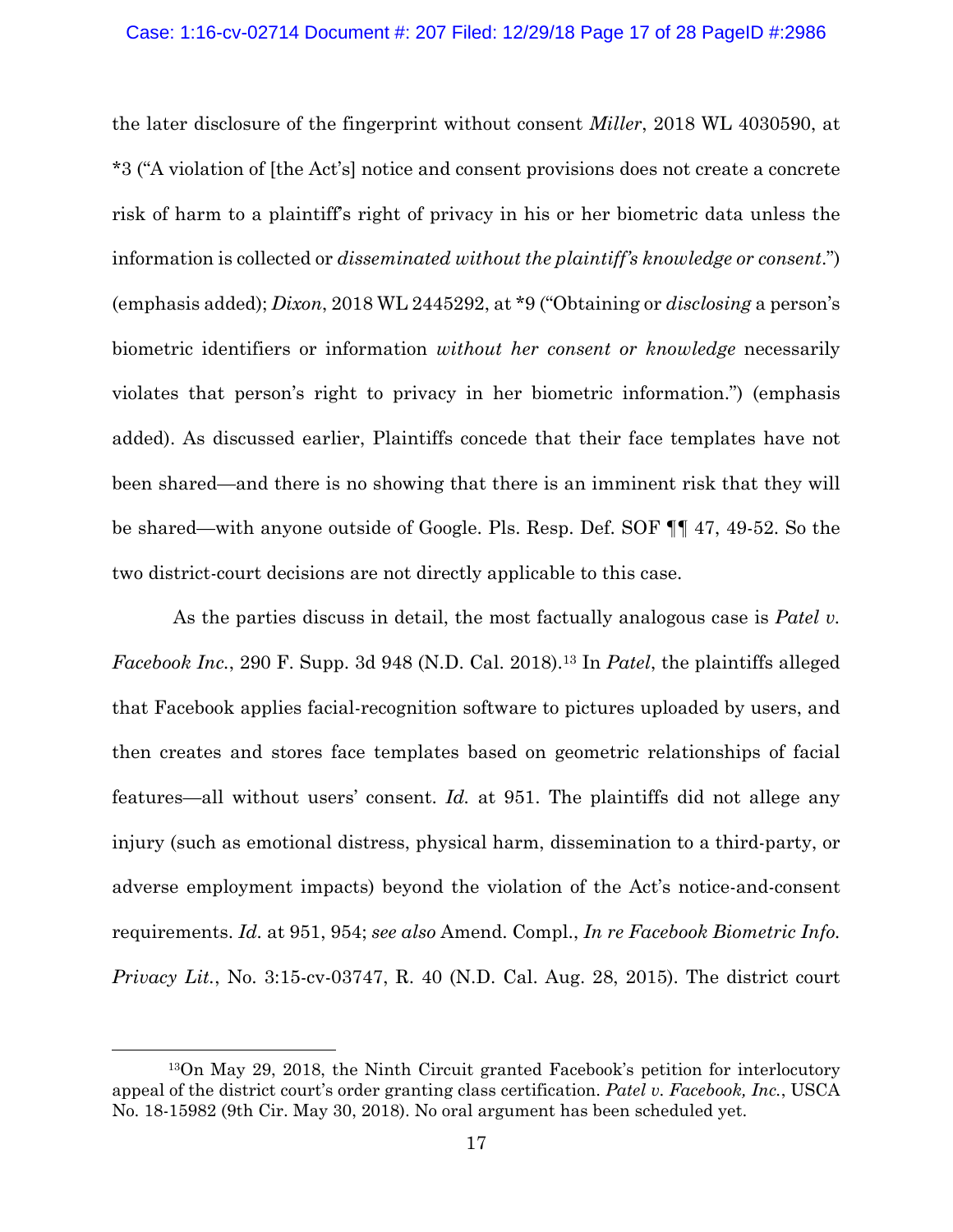#### Case: 1:16-cv-02714 Document #: 207 Filed: 12/29/18 Page 18 of 28 PageID #:2987

denied Facebook's motion to dismiss for lack of standing, holding that the plaintiffs had sufficiently alleged a concrete injury to satisfy Article III based solely on the violation of the Act. *Patel*, 290 F. Supp. at 956.

*Patel* placed great weight on the legislative findings and intent underlying the Act, and indeed (and as discussed above) *Spokeo* does instruct courts to respect legislative judgments in identifying intangible harms. As recounted by *Patel*, the Illinois legislature found that (1) biometrics are uniquely sensitive and when compromised, put individuals at a heightened risk for identity theft; (2) biometric technology is cutting edge, and "[t]he full ramifications of biometric technology are not fully known"; (3) the public is "weary"14 of using biometrics when tied to personal information; and (4) regulating biometric collection, use, and storage serves the public interest. *Id.* at 953 (citing 740 ILCS 14/5(b)-(e), (g)). The district court reasoned that these legislative findings, combined with the notice-and-consent requirements (among other requirements of the Act), left "little question that the Illinois legislature codified a right to privacy in personal biometric information" and that the legislature determined "that a violation of [the Act's] procedures would cause actual and concrete harm." *Id.* 

Because a statutory violation is not *necessarily* enough for Article III standing, it is important to discern exactly on what grounds *Patel* relied for finding concrete harm. *Patel* appears to rely on two specific points: first, as the Illinois legislature found, biometric information "cannot be changed if compromised or misused." *Id.* at

<sup>&</sup>lt;sup>14</sup> It is possible that the word "weary" in the Act, 740 ILCS 14/5(d), was intended to be "wary."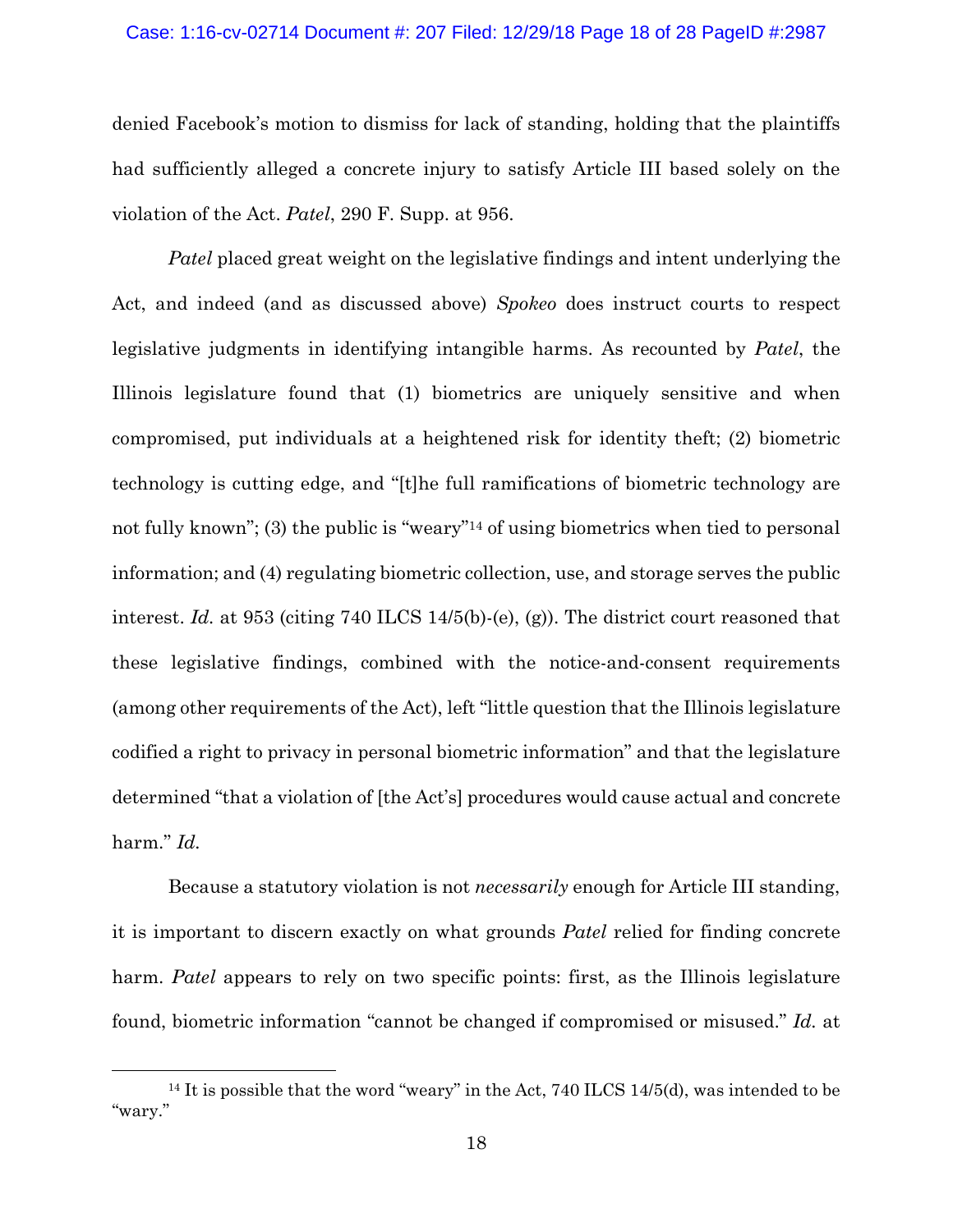954. So when there is a violation of the Act, *Patel* asserted, "the right of the individual to maintain her biometric privacy vanishes into thin air." *Id.* Second, later in the opinion, *Patel* distinguished two cases that had rejected standing under the Act. In those two cases, the plaintiffs knew that their biometric information was being collected by the defendants. *Id.* at 955 (discussing *Vigil*, 235 F. Supp. 3d at 513 (scans of plaintiffs' faces that took 15 minutes and required plaintiffs to consent by pressing "continue" after reading a notice stating a "face scan" might be recorded); and *McCullough v. Smarte Carte, Inc.*, 2016 WL 4077108 (N.D. Ill. Aug 1, 2016) (plaintiffs scanned their fingerprints to rent a locker)). *Patel* explained that the injuries there were not sufficiently concrete because the plaintiffs "indisputably knew that their biometric data would be collected before they accepted the services offered by the businesses involved." *Patel*, 290 F. Supp. 3d at 955. So *Patel*'s holding stands on two pillars: the risk of identity theft arising from the permanency of biometric information, as described by the Illinois legislature, and the absence of in-advance consent to Facebook's collection of the information. *Id.*

 This is a close question, but even when drawing all inferences in Plaintiffs' favor, neither pillar supports a finding of concrete injury. First, as discussed in detail earlier, there is no evidence of a substantial risk that the face templates will result in identity theft. It is true that if an unintended disclosure happens, then there are few ways to change biometric information, and federal courts should follow the legislature's lead in considering that immutability in deciding what is a "substantial" risk. But even taking that permanency into account does not justify an across-the-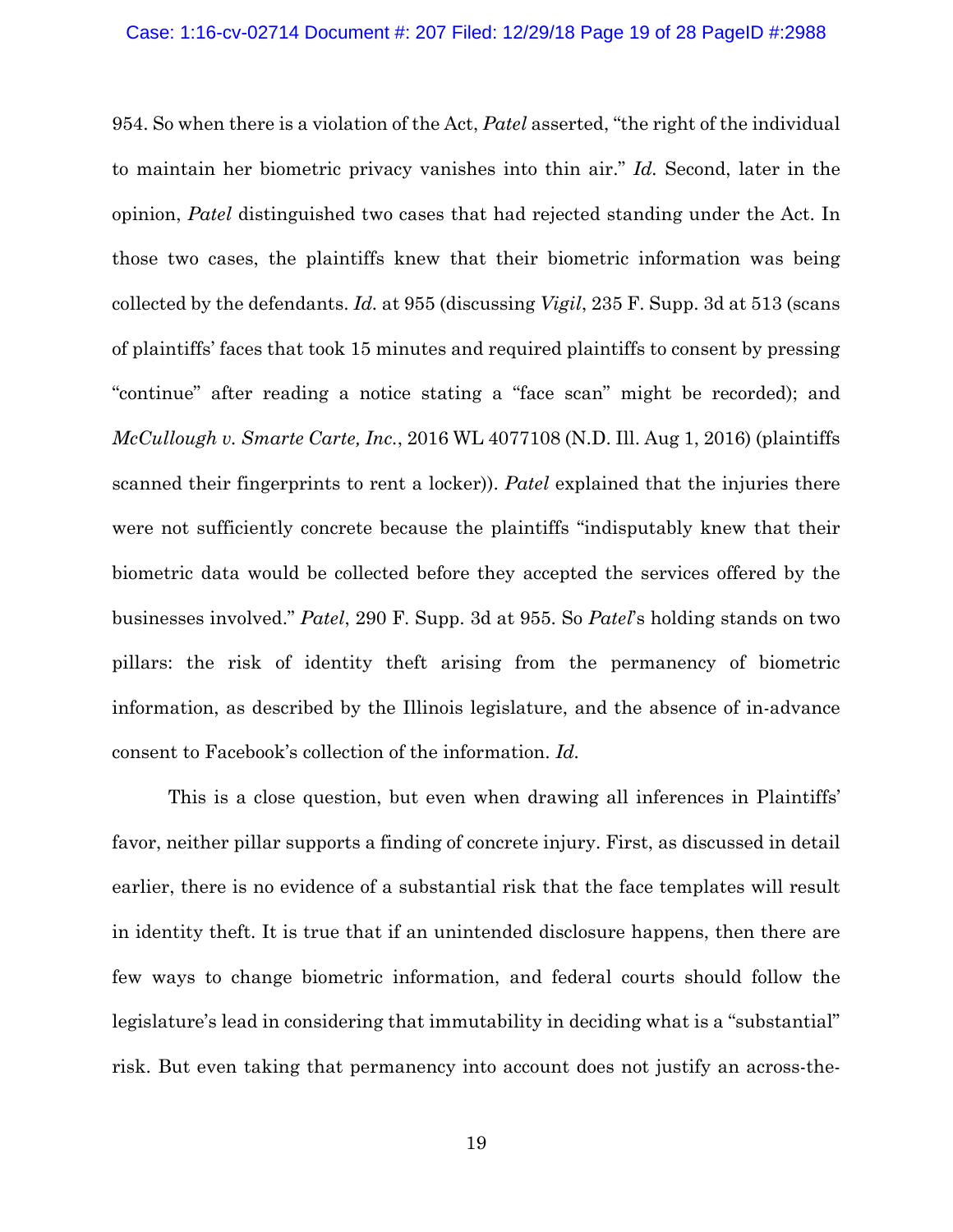#### Case: 1:16-cv-02714 Document #: 207 Filed: 12/29/18 Page 20 of 28 PageID #:2989

board conclusion that *all* cases involving *any* private entity that collects or retains individuals' biometric data present a sufficient risk of disclosure that concrete injury has been satisfied in *every* case.

On the second pillar of *Patel*, there is no legislative finding that explains why the absence of consent gives rise to an injury that is *independent* of the risk of identity theft. *See* 740 ILCS 14/5(a)-(g). Indeed, the only specific injury described by the Act's findings is the risk of identity theft, 740 ILCS 14/5(c), (d). The other findings only set forth broad conclusions, like the "public welfare, security, and safety will be served" and the "full ramifications of biometric technology are not fully known." 740 ILCS 14/5(f), (g). The generality of the legislature's findings is especially damning when considering whether unconsented face scans are sufficiently concrete for Article III purposes. Most people expose their faces to the general public every day, so one's face is even more widely public than non-biometric information like a social security number. Indeed, we expose our faces to the public such that no additional intrusion into our privacy is required to obtain a likeness of it, unlike the physical placement of a finger on a scanner or other object, or the exposure of a sub-surface part of the body like a retina. There is nothing in the Act's legislative findings that would explain why the injury suffered by Plaintiffs here—the unconsented creation of face templates—is concrete enough for Article III purposes. As important and instructive as legislative judgments are in evaluating intangible harms, the Act does not support a finding that the concrete-injury requirement has been met in this case.15

<sup>&</sup>lt;sup>15</sup>This holding is limited to the specific circumstances of this case, which challenges face scans. Likewise, this holding of course does not preclude the legislature from making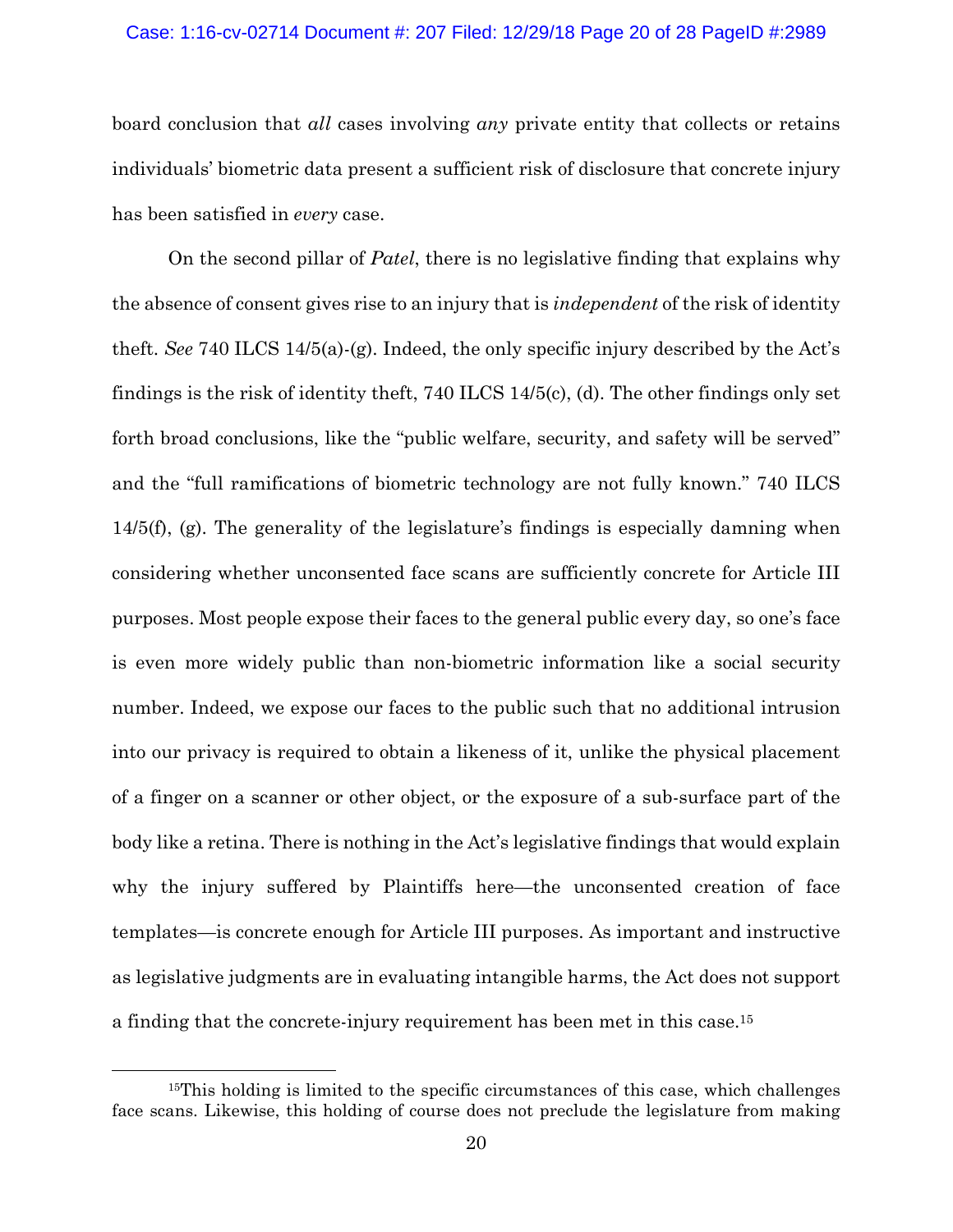Moving on from legislative findings, *Spokeo* instructs courts to also examine possible analogues to common law harms that historically have supported a finding of Article III injury-in-fact. *Spokeo*, 136 S. Ct. at 1549 ("[I]t is instructive to consider whether an alleged intangible harm has a close relationship to a harm that has traditionally been regarded as providing a basis for a lawsuit in English or American courts.") In this case, Plaintiffs' response brief outlines the historical development of the right to privacy in American law, which was "fueled by social and technological change." Pls.' Resp. Br. at 8. They argue that the Act directly follows from common law privacy torts. *Id.* at 8-9. It is true that the alleged injury in this case need not square on all fours with a common law privacy tort. Plaintiffs are correct that they do not have to adequately state a claim under a common law tort; otherwise, they would just pursue a common law claim, and *Spokeo* must have meant more than that when it authorized claims for harms that bear a close relationship to common law claims. Pls.' Resp. Br. at 10; *see also Whitaker v. Appriss, Inc.*, 229 F. Supp. 3d 809, 813 (N.D. Ind. 2017) (noting that the "close relationship" test does not require "sameness"). At the same time, however, the common law tort must bear a close relationship to the alleged injury in *this* case in order for the common law analogue to be instructive. *See Spokeo*, 136 S. Ct. at 1549; *see also Van Patten v. Vertical Fitness Grp., LLC*, 847 F.3d 1037, 1043 (9th Cir. 2017) (statutory violation led to "unsolicited

 $\overline{a}$ 

additional findings either now or in the future. It is not hard to imagine more concrete concerns arising from facial-recognition technology, especially as it becomes more accurate and more widespread (along with video-surveillance cameras) to the point that private entities are able to use the technology to pinpoint where people have been over extended time periods.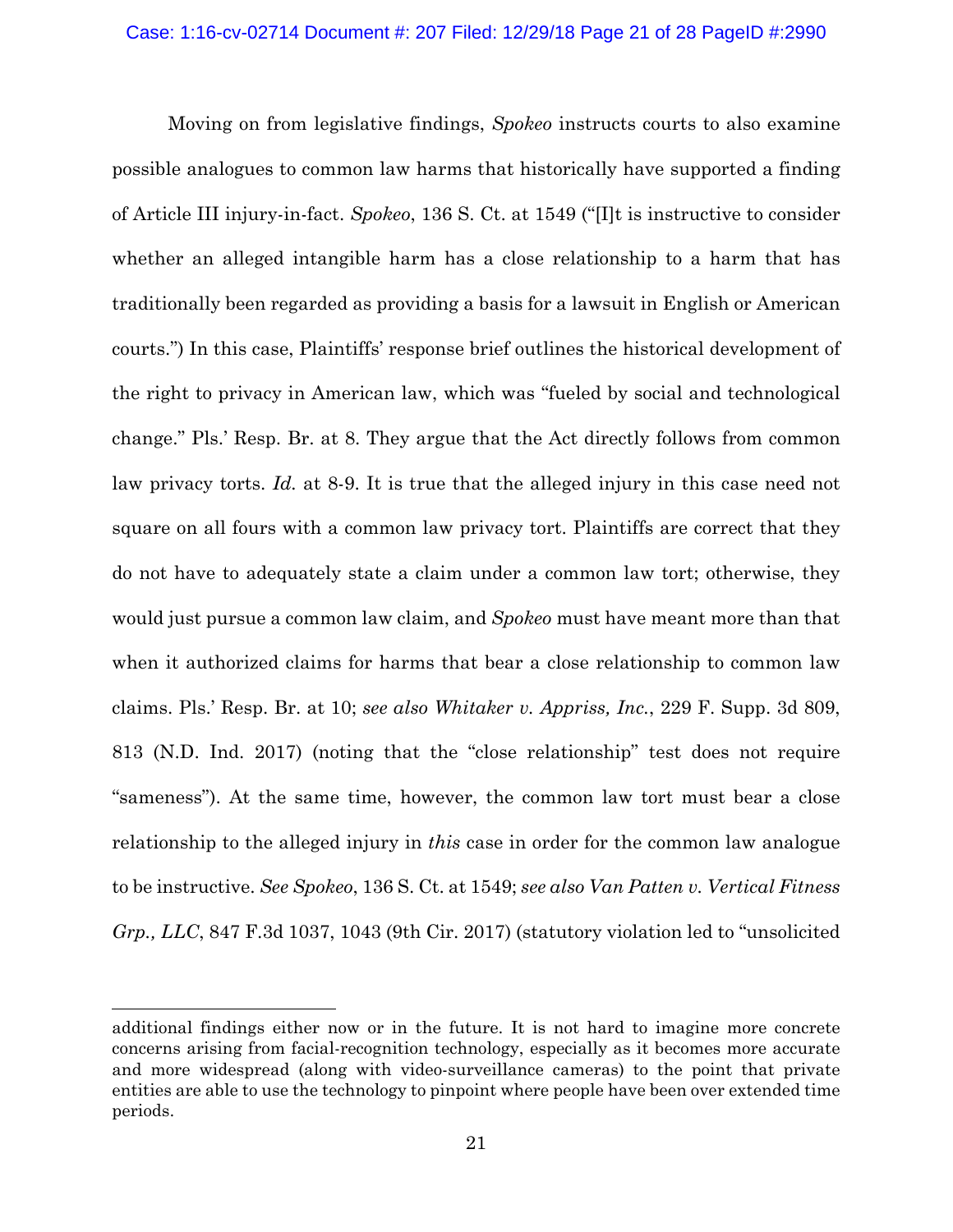#### Case: 1:16-cv-02714 Document #: 207 Filed: 12/29/18 Page 22 of 28 PageID #:2991

contact" and "disturb[ing of] solitude," similar to nuisance tort); *Robins v. Spokeo, Inc.*, 867 F.3d 1108, 1114-15 (9th Cir. 2017) (statutory violation resulted in "dissemination of false information," similar to defamation tort).

 To start, there are four well-established common law privacy torts: (a) unreasonable intrusion upon someone's seclusion; (b) appropriation of a person's name or likeness; (c) unreasonable disclosure of private facts; and (d) publicity that unreasonably places the other in a false light. Restatement (Second) of Torts § 652A (1977). Plaintiffs rightly do not argue that Google's alleged conduct is anything like the public disclosure of private facts or false-light invasion of privacy. Pls.' Resp. Br. at 8-10. That leaves intrusion on seclusion and appropriation of likeness.

 Starting with intrusion on seclusion, the Second Restatement of Torts defines this tort as a claim against someone "who intentionally intrudes, physically or otherwise, upon the solitude or seclusion of another or his private affairs or concerns … if the intrusion would be highly offensive to a reasonable person." Restatement (Second) of Torts § 652B (1977). The elements of the tort are "(1) an unauthorized intrusion or prying into the plaintiff's seclusion; (2) an intrusion that is highly offensive or objectionable to a reasonable person; (3) that the matter upon which the intrusion occurs is private; and (4) the intrusion causes anguish and suffering." *Jacobson v. CBS Broad., Inc.*, 19 N.E.3d 1165, 1180 (Ill. App. Ct. 2014). The third element, that the intrusion be upon a *private* matter, is a necessary predicate for the other elements. *Id.* at 1181; *see also Lovgren v. Citizens First Nat. Bank of Princeton*, 534 N.E.2d 987, 989 (Ill. 1989) ("[T]he core of this tort is the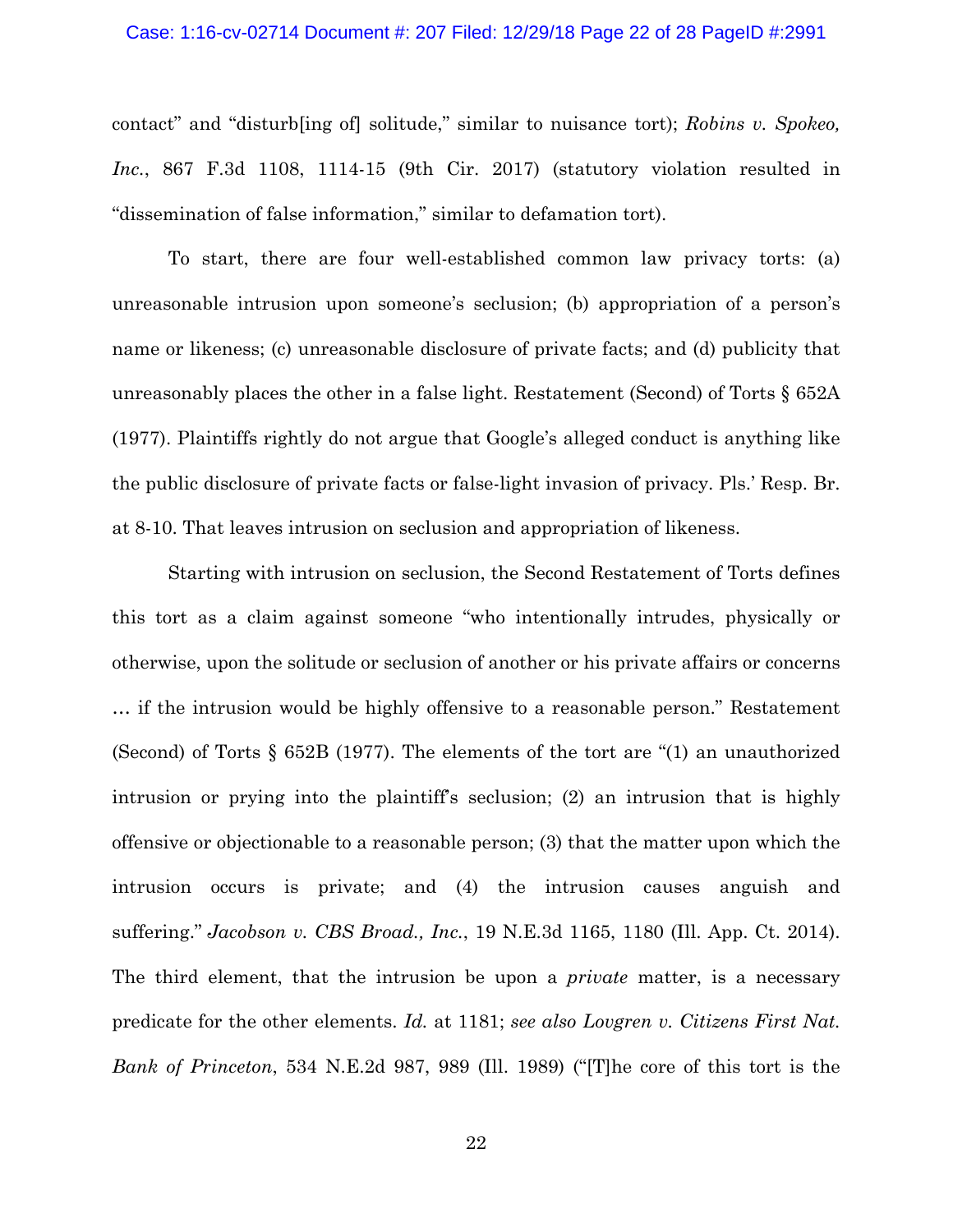#### Case: 1:16-cv-02714 Document #: 207 Filed: 12/29/18 Page 23 of 28 PageID #:2992

offensive prying into the *private* domain of another.") (emphasis added). It is this element where the relationship between Plaintiffs' alleged injury and this common law tort breaks down.

 First, Plaintiffs cannot show—and do not argue—that Google "intruded into a private place" by receiving photographs of Plaintiffs voluntarily uploaded (by Weiss or Gutierrez) to Google Photos. *See* Pls.' Resp. Br. at 8-11; R. 60, Opinion 2/27/17 at 26 n.11 ("Neither side is arguing that for the purposes of the Privacy Act, Google needed consent to upload the photographs to the cloud."). Second, although Plaintiffs argue that their faces are not public, Pls.' Resp. Def.'s SOF ¶ 60 (disputing "that their faces are public, not private."), Plaintiffs' only evidence to support that assertion is deposition testimony in which they say that their facial *biometrics* are private information. *Id.* (quoting Weis Dep. Tr. at 183:18-19 ("Looking [at someone's face with your eyes] and recording [someone's face with biometric identifiers] are different, as far as I understand."); quoting Rivera Dep. Tr. at 45:15-19 ("[W]hen it's taking my biometric information, that's sensitive information to me. That's my personal information.")). Plaintiffs do not offer evidence to dispute that their *faces* are public just that their facial *biometrics* are. This is consistent with Fourth Amendment case law that rejects an expectation of privacy in a person's face. *See United States v. Dionisio*, 410 U.S. 1, 14 (1973) (explaining that "[n]o person … can reasonably expect that his face will be a mystery to the world," and holding that an individual's face, when knowingly exposed—even in his own home or office—is not protected by the Fourth Amendment) (citing *Katz v. United States*, 389 U.S. 347, 351 (1967)). Indeed,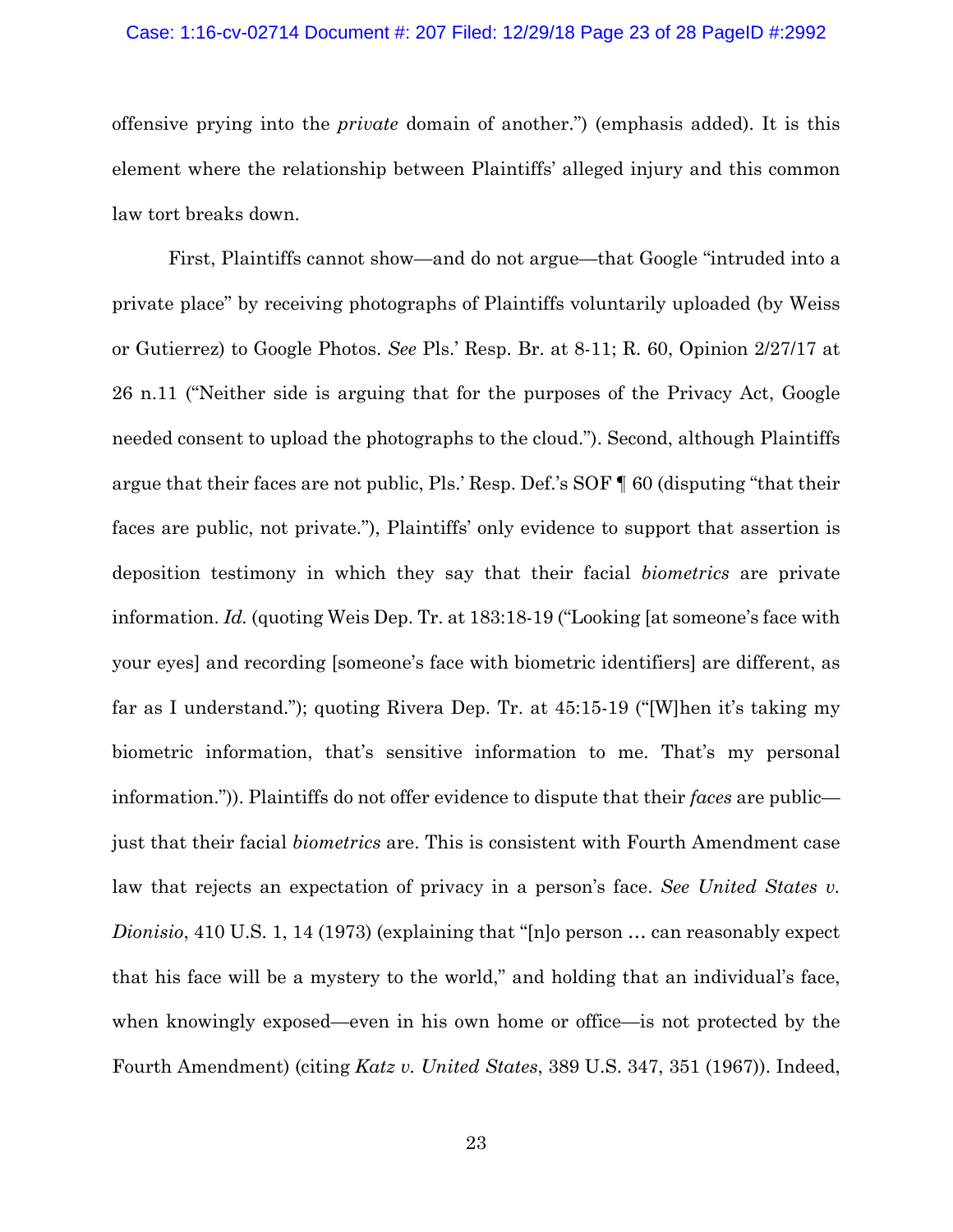### Case: 1:16-cv-02714 Document #: 207 Filed: 12/29/18 Page 24 of 28 PageID #:2993

Illinois courts have dismissed many intrusion-upon-seclusion claims that were premised on photographs or videos for failure to satisfy the privacy element of the tort. *See Jacobson*, 19 N.E. at 1181 (affirming dismissal where plaintiff was filmed on "readily visible property" and the images of her revealed nothing that was "especially private"); *Schiller v. Mitchell*, 828 N.E.2d 323, 326, 329 (Ill. App. Ct. 2005) (defendants did not intrude upon plaintiffs' seclusion by capturing surveillance video of plaintiffs on their property, including within their garage, because passersby could see the same things from different angles); *see also* Restatement (Second) of Torts § 652B cmt. c (there is no intrusion-upon-seclusion liability for "observing [a plaintiff] or even taking his photograph while he is walking on the public highway, since he is not then in seclusion, and his appearance is public and open to the public eye"). It bears repeating that Plaintiffs need not satisfy the elements of a common law tort to show Article III injury. But there is a wide gap between the alleged injury here—the creation and retention of the face templates—and the privacy interest protected by the intrusion-on-seclusion tort. All that Google did was to create a face template based on otherwise public information—Plaintiffs' faces. *See Patel v. Zillow, Inc.*, 2017 WL 3620812, at \*10 (N.D. Ill. Aug. 23, 2017) (defendant did not intrude into private matters when it created real-estate data derived from public information).

 Another element of the intrusion-on-seclusion tort shows the disconnect between the common law claim and this case: the creation of face templates is not a "highly offensive" intrusion.<sup>16</sup> As discussed earlier, the templates are based on

<sup>&</sup>lt;sup>16</sup>Plaintiffs argue that whether the creation of face templates was "highly offensive" would "clearly be for a jury to decide at trial, not for the Court to decide at summary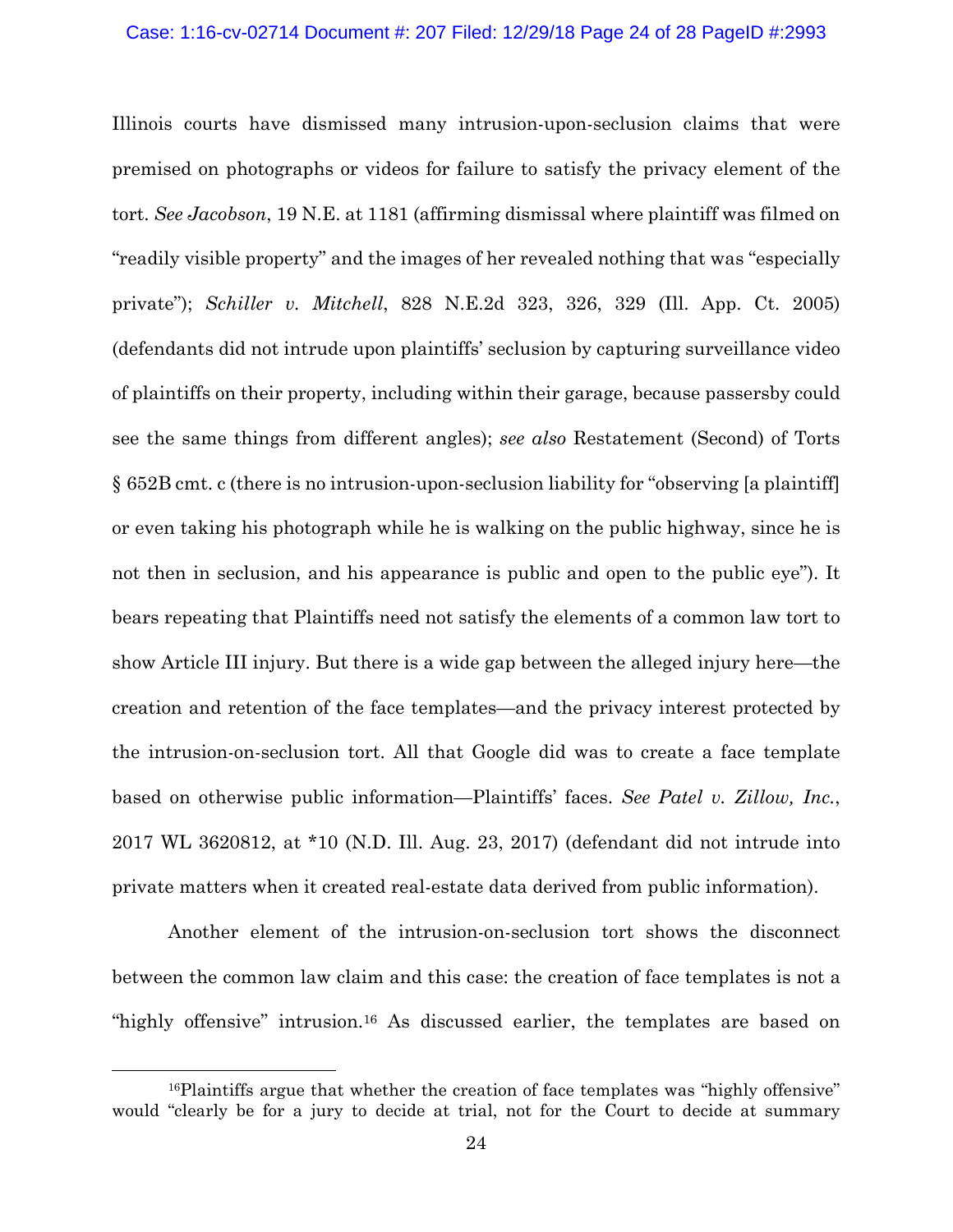## Case: 1:16-cv-02714 Document #: 207 Filed: 12/29/18 Page 25 of 28 PageID #:2994

something that is visible to the ordinary eye, that is, Plaintiffs' faces. And the crux of the tort is the intrusion itself, not what is done with the fruits of the intrusion (if there are any fruits) later. In other words, "[t]he basis of the tort is *not* publication or publicity." *Lovgren*, 534 N.E.2d at 989 (emphasis added). So what Google did with the photographs of Plaintiffs' faces—that is, using them to create face templates—is irrelevant when comparing this case to an intrusion-on-seclusion claim. In any event, the record shows that Google only used the facial images to create face templates that organize Plaintiffs' photographs in private Google Photos accounts. Plaintiffs do not present any evidence showing that Google commercially "exploited" their faces or the face templates they created. Without more, Plaintiffs' injury in this case does not bear a close relationship to the tort of intrusion upon seclusion.17

 That leaves the tort of appropriation of likeness. This common law tort protects an individual's "interest … in the exclusive use of his own identity, in so far as it is represented by his name or likeness, and in so far as the use may be of benefit to him or others." Restatement (Second) of Torts § 652C cmt. a (1977).18 This interest is

 $\overline{a}$ 

judgment." Pls.' Resp. Br. at 10. If Plaintiffs asserted the intrusion-on-seclusion claim, then that argument would have greater force, because the merits of the claim could be a question for the jury. But the analysis at hand is whether Plaintiffs have sufficiently established an injury-in-fact under Article III for purposes of subject matter jurisdiction. There is no general Seventh Amendment jury trial right for issues of subject matter jurisdiction, and Plaintiffs offer no precedent that the close-relationship analysis, as explained in *Spokeo*, is a matter for the jury to decide.

<sup>&</sup>lt;sup>17</sup>Plaintiffs' argument that the creation of face templates is similar to "restaurants  $\left[\right]$ dust[ing] their customers' glasses for fingerprints and stockpil[ing] those identifiers," Pls.' Resp. Br. at 10, is misplaced. Fingerprints are not held out to the public like faces, which are visible to the ordinary eye. Applying a template to a face on a voluntarily uploaded photograph is very different from collecting the tiny physical remnants left by ridges on a person's fingers.

<sup>18</sup>In Illinois, the common law tort of appropriation of likeness was replaced with the Right of Publicity Act, 765 ILCS 1075/30, effective in 1999. *Trannel v. Prairie Ridge Media,*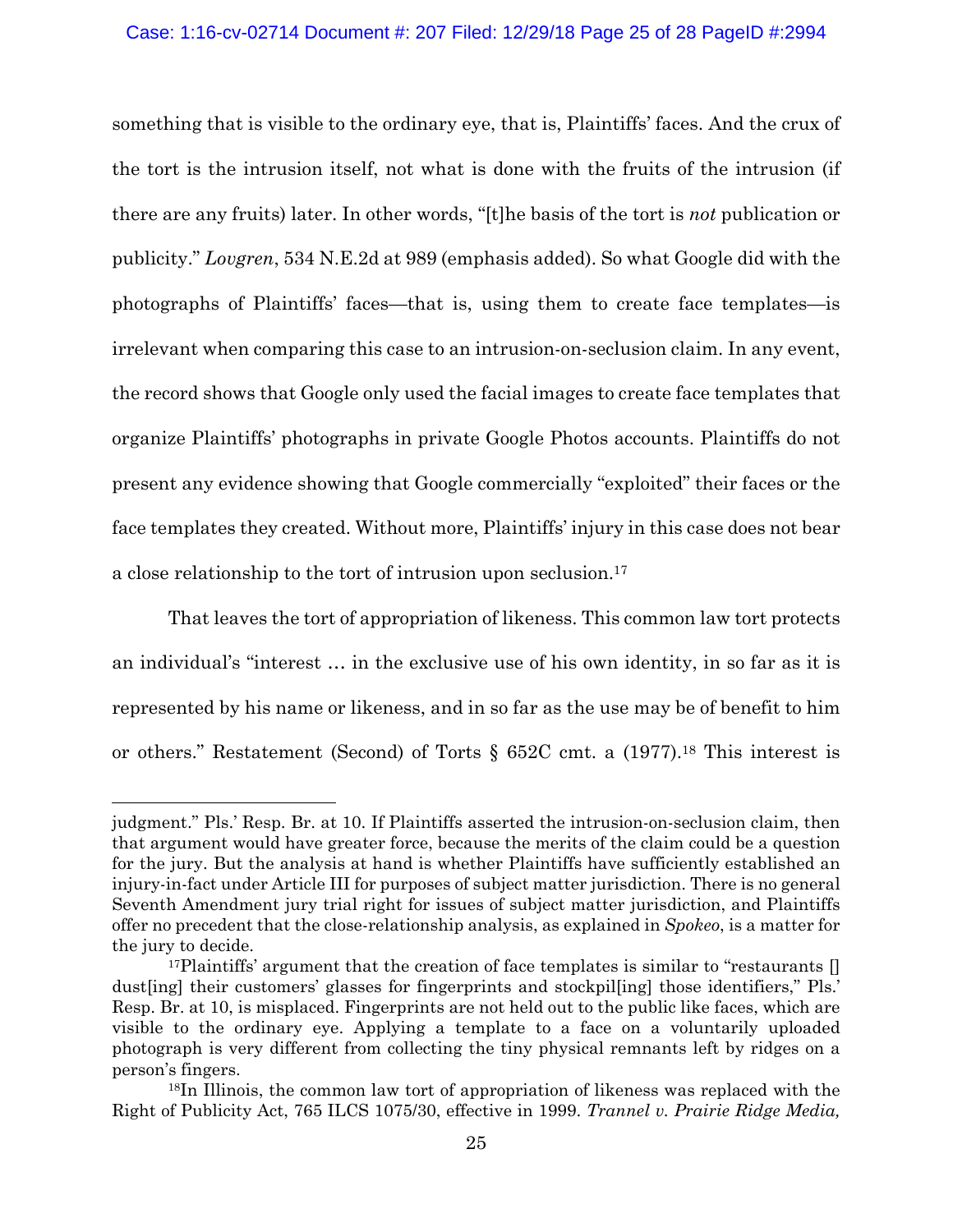invaded when a defendant uses the likeness "to advertise [its] business or product," "for some similar commercial purpose," or "for [its] own purposes and benefit." *Id.* cmt. b. Plaintiffs have not shown that Google has done anything closely related to appropriation of their likenesses. In their Rule 56.1 Statement, Plaintiffs dispute that "[t]here is no evidence that any of the data generated by Google Photos was used in any way except to help organize the photographs in Wiess's and Gutierrez's accounts." Pls. Resp. Def. SOF ¶ 59; *see also* Pls. Statement Add. Facts ¶ 6. But the evidence offered in their response fails to adequately support their denial. Plaintiffs cite to an article that describes ways in which Google's facial recognition technology *could* be used in the future, including data mining, targeted advertisements, and filtering content, Pls. Statement Add. Facts ¶ 6 (citing Maya Decl., Exh. K), as well as an email chain among Google employees forwarding an article discussing similar "likely" uses, *id.* (citing Maya Decl., Exh. I). These exhibits only demonstrate *future* potential uses of Google's facial recognition technology; they do not suggest that Google currently employs these practices, that Google likely will do so in the future without consent, or that Google used Plaintiffs' data in this way. So the evidence falls well short of a substantial likelihood that Plaintiff's will suffer any of those injuries. The only other tack that Plaintiffs could possibly take is to argue that Google "mapped Plaintiffs' faces, creating, collecting, storing, and exploiting their unique biometric identifiers for its own competitive advantage in the marketplace for photo-sharing services." Pls.'

 $\overline{a}$ 

Inc., 987 N.E.2d 923, 929 (Ill. App. Ct. 2013). The Act has nearly identical elements to the common law tort, and a plaintiff must allege three elements: "(1) an appropriation of one's name or likeness; (2) without one's consent; and (3) for another's commercial benefit." *Id.*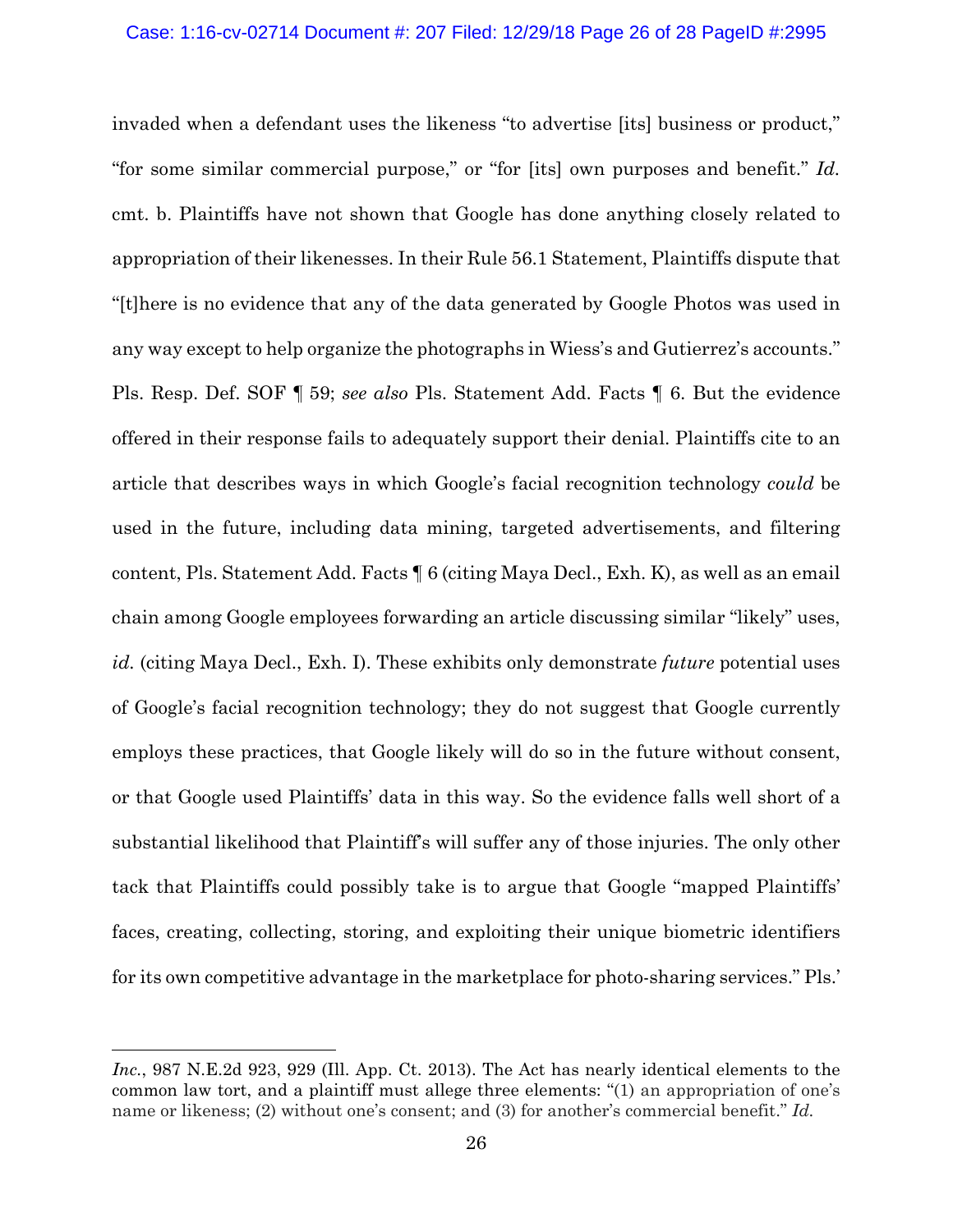Resp. Br. at 2. But Plaintiffs do not develop this argument or offer evidence in support of it. Google's use of the face templates for the sole purpose of organizing photographs does not bear a "close relationship" to harms caused by appropriation of likeness.

With neither a legislative judgment nor a common law analogue (or anything else) to support a finding of concrete injury, the Court concludes that Plaintiffs have not demonstrated an injury-in-fact sufficient to confer Article III standing.19 This case presented close legal questions, which is not uncommon when it comes to technological advances,20 and the Court appreciates the able presentations of both sides.

## **IV. Conclusion**

Google's motion for summary judgment is granted. The Court lacks subject matter jurisdiction because Plaintiffs have not suffered concrete injuries for Article III purposes. In light of that holding, there is no need to opine on the statutoryinterpretation arguments (and, in any event, the Illinois Supreme Court has the issue

 <sup>19</sup>A court within this District held the plaintiff had alleged an injury-in-fact where the defendant allegedly collected his face scans without his knowledge in violation of the Act. *Monroy v. Shutterfly*, 2017 WL 4099846, \*8 n.5 (N.D. Ill. Sept. 15, 2017). But *Monroy* relies on a generally described privacy invasion, rather than engage in an analysis of specific common law torts (it also does not appear that the parties precisely teed up this issue for the district court in that case, as the defendant did not challenge the plaintiff's standing). *Id.*

<sup>20</sup>The difficulty in predicting technological advances and their legal effects is one reason why legislative pronouncements with minimum statutory damages and fee-shifting might reasonably be considered a too-blunt instrument for dealing with technology. Of course, there might be policy considerations that weigh in favor of taking the broader approach.